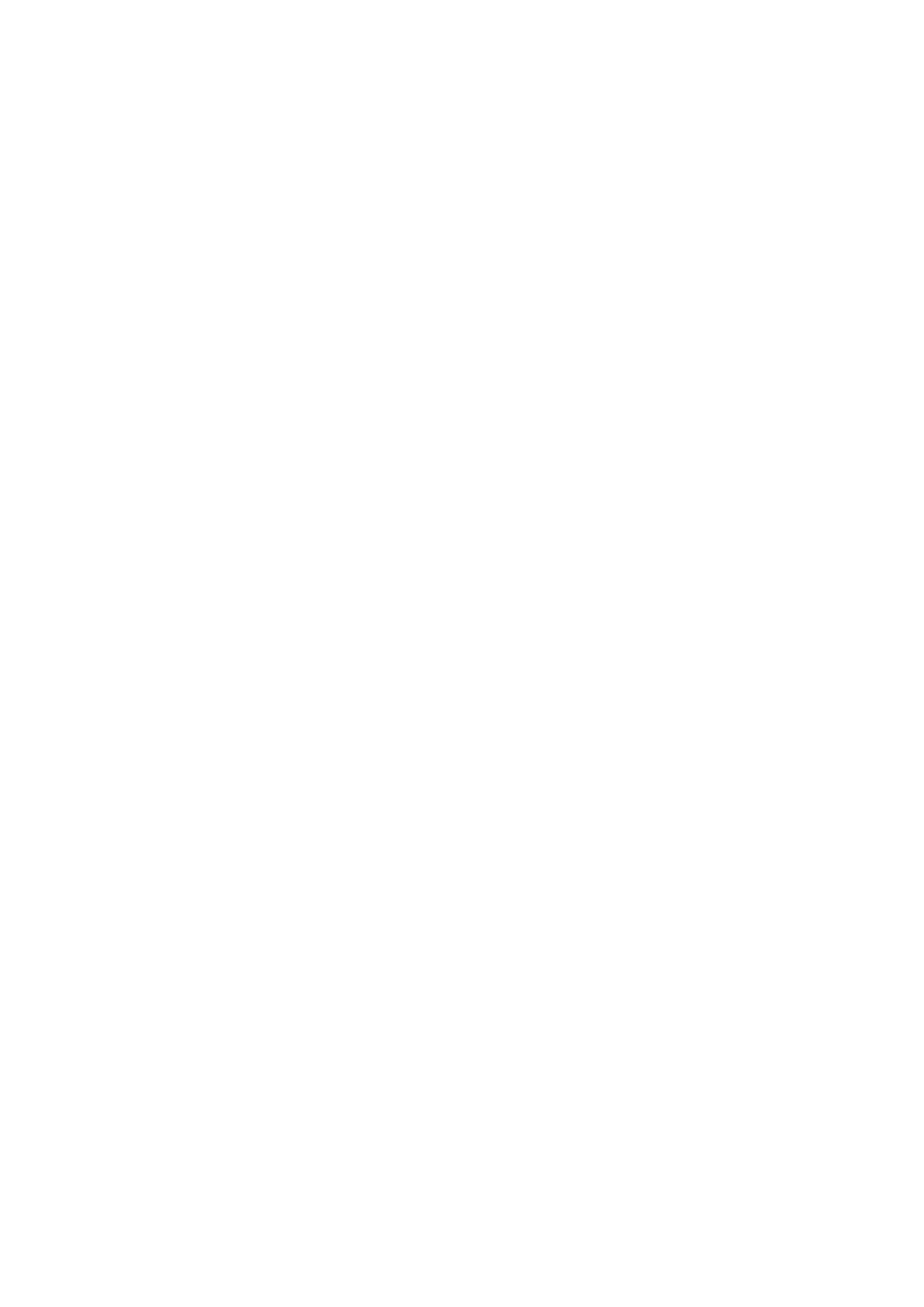### **A responsible and active development policy**

For more than 50 years, Denmark has been engaged in the world's poorest countries based on principles of loyalty and solidarity. We have achieved remarkable results in areas such as health and education, and the point of departure has been, and still is, to lift people out of poverty and into a dignified and productive life. In the process, we have adjusted Danish development cooperation in order to ensure that it always matches the needs and demands of our priority countries.

Today, many developing countries are increasingly demanding equality, cooperation and exchange of experience. They need responsible investments in emerging markets. They need knowledge, experience and competences in health, water, energy, environment, climate, agriculture, and food production. In other words, they need Denmark. They need our knowledge and our skills.

The Government's draft finance act for 2015 therefore focuses on the need to create sustainable growth and jobs in the developing countries. A job is a way out of poverty. The Government is opening up for new opportunities to bring into play the competences and know-how of Danish companies and authorities while at the same time creating better coherence between Danish development policy and other policy areas. It is all about ensuring effectiveness and sustainability based on the strategy for Denmark's development cooperation, The Right to a Better Life.

This draft finance act is also a strong manifestation of Denmark's leading position in the promotion of human rights and humanitarian presence. In 2015, the Government will make an extra effort to promote education, health and the rights of women in developing countries and strengthen Denmark's humanitarian contribution to unstable and disaster-affected areas. It is all about compassion locally and security globally.

Finally, the draft finance act also focuses on culture and information. Culture can be a catalyst for democracy and participation in developing countries. At home, enhanced information activities can contribute to

giving Danish development cooperation stronger roots in the community and promote popular engagement. Danes should know more about Denmark's efforts – and we should all be proud of it! In this field, the efforts by companies to run socially and environmentally responsible businesses can also make a contribution.

Since coming to office, the Government has maintained Danish development assistance at a high level. It will continue this trend in 2015 when Danish development assistance is maintained at 0.83 per cent of GNI and will amount to DKK 16,893 million. This represents an increase of DKK 620 million compared to 2014.

I look forward to a good and constructive collaboration on transforming the priorities for Denmark's development cooperation into reality. To the benefit of the world's poor, global development and us all.



Mogens Jensen, Minister for Trade and Development Cooperation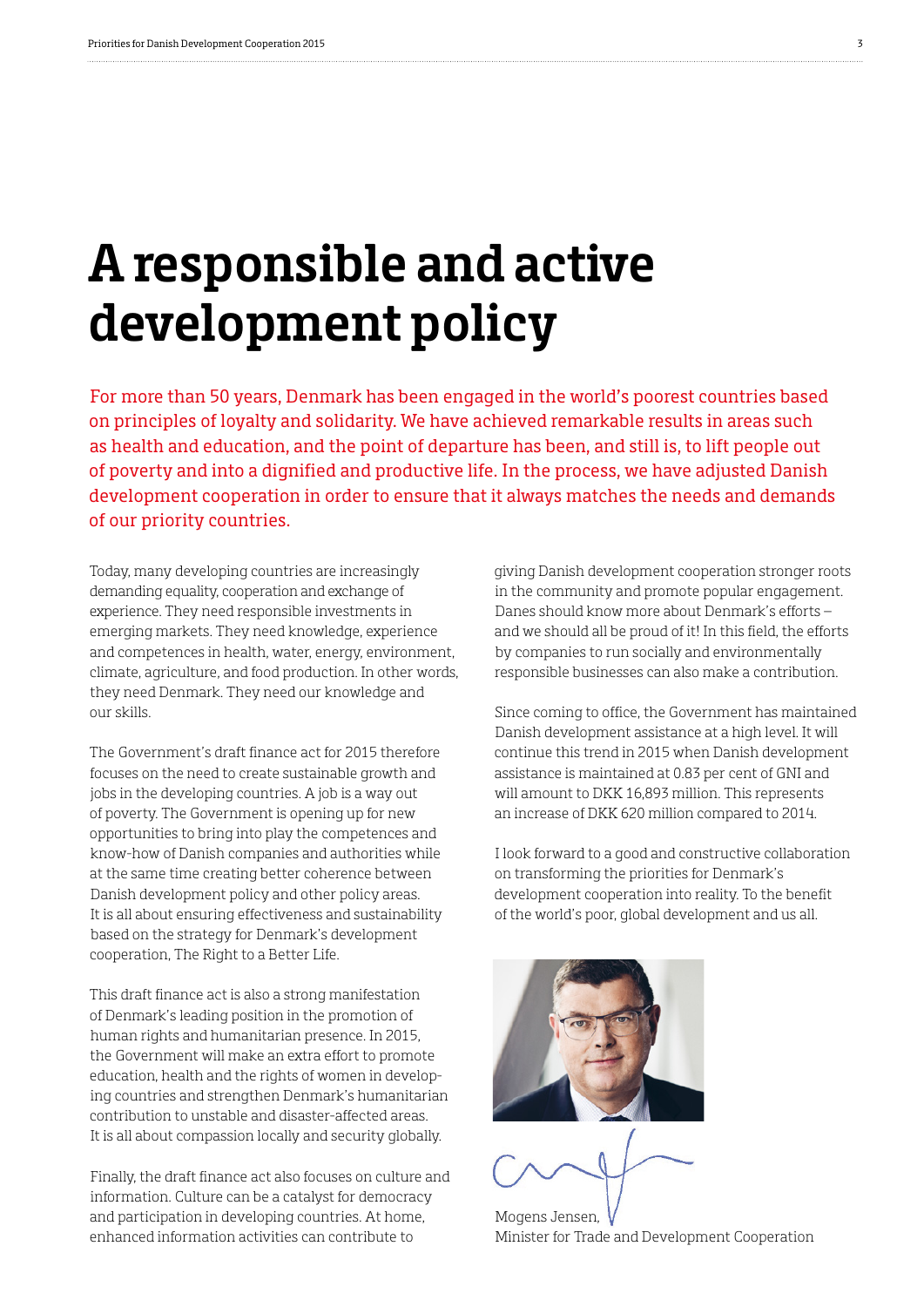# **Priorities for Danish Development Cooperation 2015**

The role which development cooperation is playing internationally is undergoing major change. The face of poverty is changing significantly, and in the future, an increasing share of the world's poor will live in fragile states.

Former very poor countries are experiencing growth, but it is not benefitting all, and a significant share of the world's poor will also in the future live in middle-income countries and not only in the poorest low-income countries. Global poverty trends have shifted and the challenges have followed suit. Denmark's development cooperation and development instruments must be adapted so that they correspond to the countries' concrete needs, opportunities and challenges.

As countries grow, the share of development assistance in the state budget decreases in many of the countries with which Denmark has development cooperation. In the future, the role of development cooperation will therefore in many places gradually have to change in order for it to be able to function to an even higher degree as a catalyst for development and solutions to global problems. In parallel, new partners such as the private sector, global funds and global charitable organisations will play an ever more important role in development cooperation.

This year's draft finance act opens up for new opportunities to develop and adapt Danish development cooperation and e.g. bring the private sector and Danish authorities more into play to ensure that Danish competences, experience and knowledge can contribute to responding to both global and local development challenges.

With the draft finance act for 2015, the Government will continue Danish efforts to fight poverty with human rights and growth within the four priority areas of the strategy for Denmark's development cooperation, The Right to a Better Life: Human rights and democracy, green growth, social progress as well as stability and protection. The total distribution of Danish development assistance on the draft finance act can be found in tables 1-4.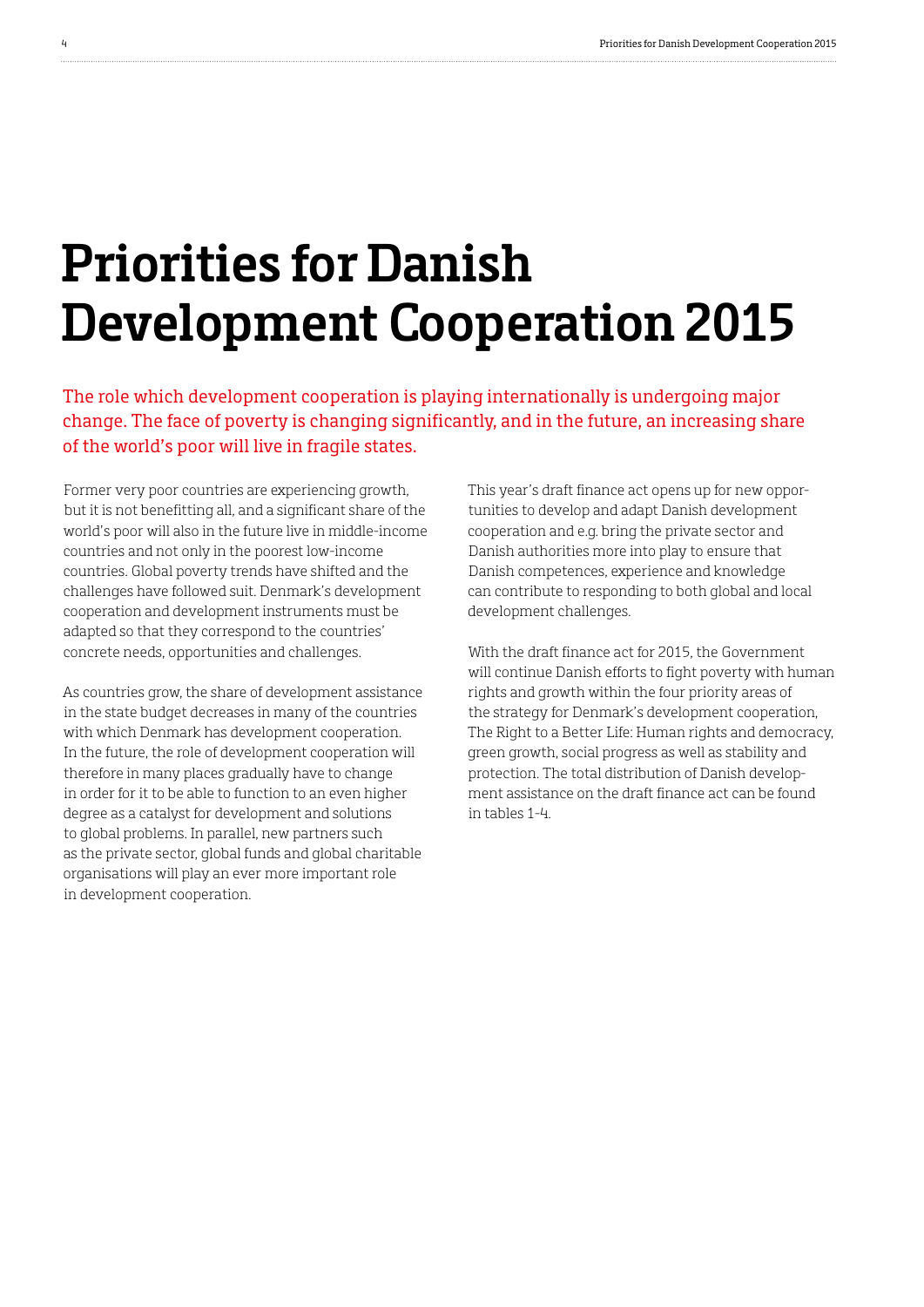## **Fight poverty with sustainable growth and decent jobs – bringing Danish competences even better into play**

A permanent job is the best way out of poverty and more jobs are needed in developing countries. This applies not least to the many millions of young people who are either out of work or struggle to get by with occasional jobs.

More than ever, developing countries are demanding increased trade, more investments and new technology so they can develop their societies, economies and companies and create growth and jobs. Developing countries want solutions to challenges which private companies, not least Danish companies, can supply in areas like health, water, energy, environment, climate, agriculture and food production.

In many developing countries, there is also a great need to ensure that the rapid economic growth is sustainable – both environmentally and socially. In this field, Danish authorities have competences, knowledge and experience about framework conditions, policy development and regulation which developing countries want to learn from.

In 2015, the Government will therefore continue working actively to improve the conditions for the private sector in developing countries with a view to creating growth and jobs. It will also make an extra effort to meet the demands from developing countries for competences which Danish authorities possess, through strategic collaboration between Danish authorities and authorities in developing countries.

Furthermore, the Government will work to strengthen collaboration between governments, the private sector,

trade unions and civil society in order to improve the dialogue between the labour market parties to the benefit of job creation, labour rights and social protection.

#### Labour rights, social responsibility and sustainable value chains

In 2015, the Government will strengthen efforts to promote labour rights, corporate social responsibility and sustainable value chains through national and international partnerships with a total allocation of DKK 142 million.

This includes DKK 80 million to continue framework agreements with Danish organisations which support work to establish trade unions in developing countries.

As a new initiative, DKK 20 million will be allocated to efforts in developing countries that aim to strengthen social dialogue between the labour market parties and make use of Danish competences, knowledge and experience on social dialogue. Another DKK 40 million will be allocated to an international initiative which promotes responsible and sustainable value chains in the production process.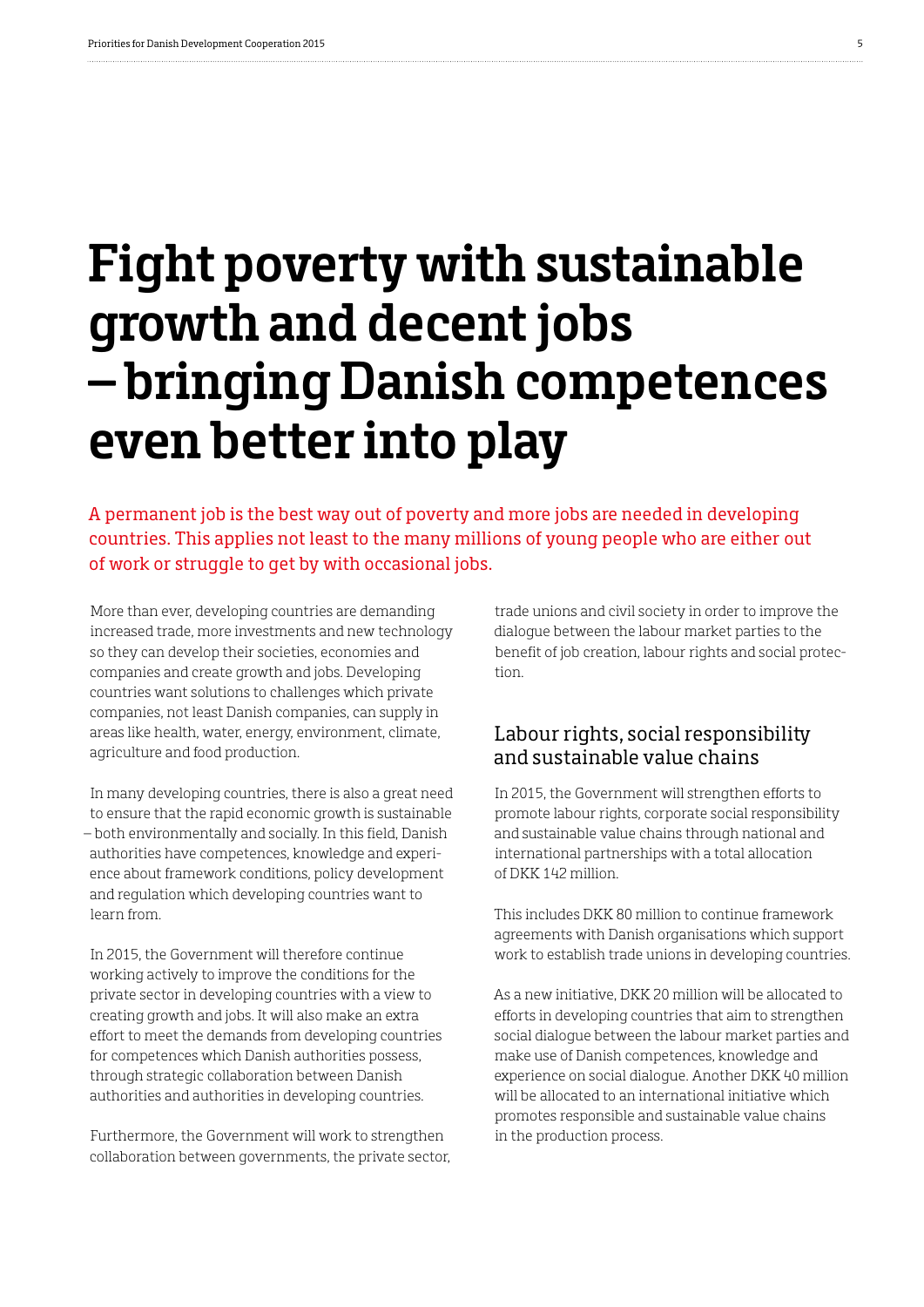| Labour rights, CSR & value chains |                |
|-----------------------------------|----------------|
| Trade unions                      | DKK80 mill.    |
| Social dialoque                   | $DKK 20$ mill. |
| Value chains                      | $DKK 40$ mill. |
| UN Global Compact                 | $DKK 2$ mill.  |

The Government will continue its current support of DKK 2 million to UN Global Compact, which works to strengthen corporate social responsibility and adherence to Global Compact's principles on human rights, labour rights, environment and anti-corruption.

#### Bringing into play Danish competences and knowledge

**Growth package elements**

As part of the Government's growth package, a number of new initiatives will be launched in 2015 with the aim of promoting synergy between development cooperation and commercial activities and of bringing competences of Danish authorities into play. DKK 139 million of the growth package's initiatives, which aim to contribute to development and poverty reduction

| ulowul package elements                     |                |
|---------------------------------------------|----------------|
| Collaboration between<br>public authorities | $DKK 72$ mill. |
| High-potential projects                     | DKK7 mill.     |
| Danida Business Explorer                    | DKK 5 mill.    |
| Danida Business Delegations                 | $DKK 20$ mill. |
| Online platform                             | DKK1 mill.     |
| Agriculture Investment Fund                 | DKK89 mill.    |
| Investment Facility, Ukraine                | DKK 30 mill.   |
| Anti-piracy efforts                         | DKK15 mill.    |

through growth and employment in developing countries, will be financed from Danish development assistance. The draft finance act allocates an additional DKK 100 million to similar initiatives, resulting in a total allocation from Danish development assistance of DKK 239 million to initiatives within this area.

The new initiatives include DKK 72 million to promote collaboration between Danish authorities and authorities in selected developing countries. This collaboration will promote sustainable and responsible economic growth by linking Danish knowledge, experience and competences to opportunities and challenges in developing countries.

In addition, DKK 7 million will be allocated to a programme for high-potential projects which will identify and promote Danish solutions to concrete challenges in developing countries. DKK 5 million will be allocated to Danida Business Explorer, which is a new project development facility, which can support Danish companies' exploratory assessments of opportunities for activities in developing countries that address local development needs. Furthermore in 2015, DKK 20 million will be allocated to joint export promotion activities in a number of selected developing countries through Danida Business Delegations and DKK 1 million to a joint online platform for the companies.

In order to contribute to the financing of profitable and sustainable projects in the area of agriculture and food processing, an agriculture investment fund will be established with a contribution of DKK 89 million in 2015.

In addition, an investment facility for Ukraine will be established with the aim of promoting growth and employment and strengthening small and medium-sized enterprises in the country. DKK 30 million will be allocated for this purpose. Finally, DKK 15 million will be allocated to support capacity building in antipiracy efforts in Western Africa to the benefit of the people and the investment climate in the region.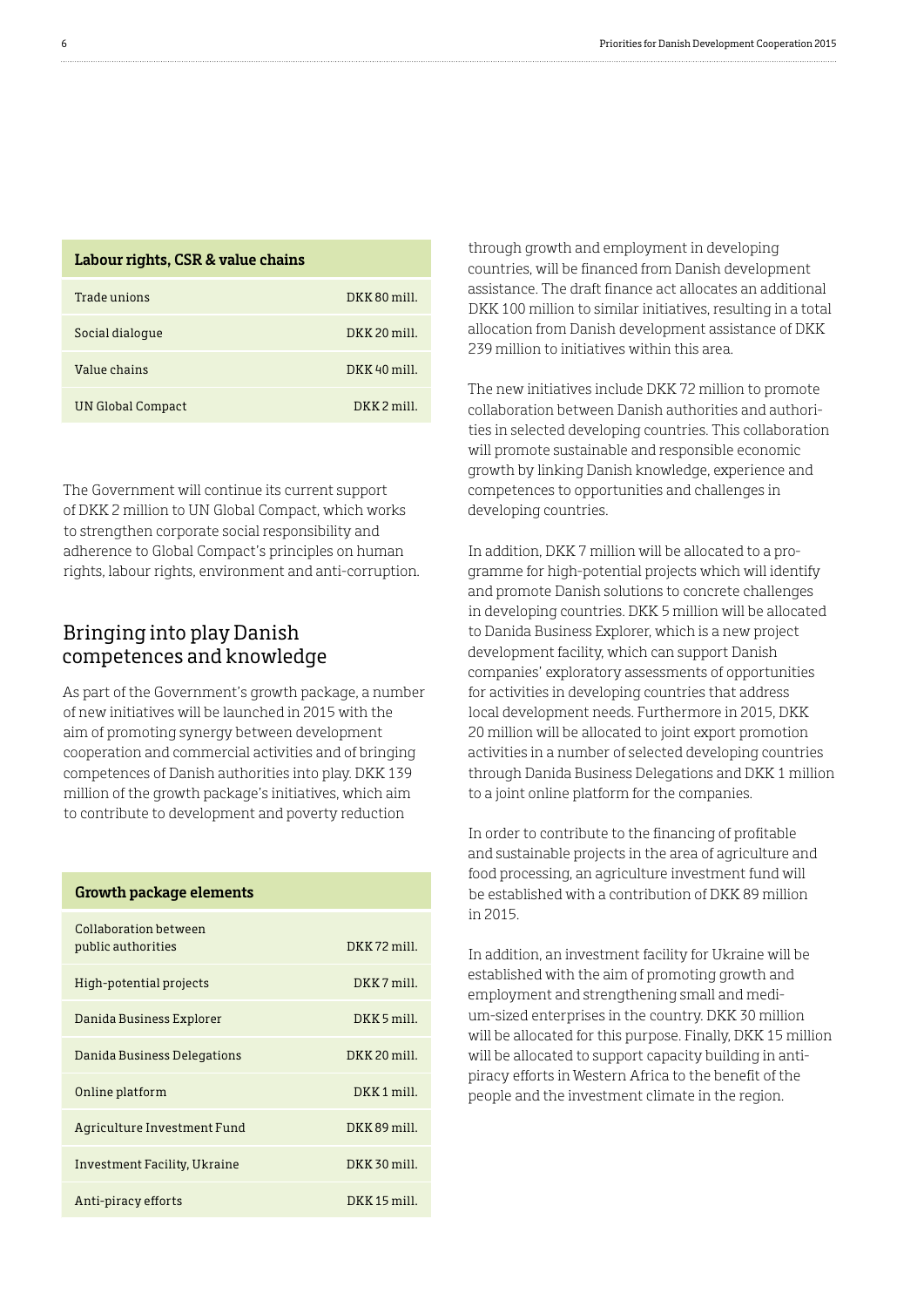# **Transform solidarity into action – help people in need and promote the MDGs: Women, education and health**

Next year, it has been 15 years since the world's leaders with the adoption of the UN Millennium Declaration committed to some of the most ambitious goals for global development ever conceived – the UN's Millennium Development Goals (MDGs). The aim was among others to eradicate poverty and hunger in the world, achieve universal primary education for all, promote gender equality and strengthen the health and rights of women and children.

The MDGs have had a significant effect on investments in a number of developing countries and 700 million people have been lifted out of poverty. But the job is not done. Several goals have not yet been reached and progress is unevenly distributed.

In 2015, the Government will focus on those areas where extra efforts are needed in order to reach the MDGs. Access to health and education is a central element in the MDGs. Denmark will therefore work to promote girls' education and the sexual and reproductive health and rights (SRHR) of women and girls.

#### Enhanced efforts to promote the sexual and reproductive health and rights of women and girls

In 2015, Denmark's contribution to the UN Population Fund (UNFPA), which works to promote the sexual and reproductive health and rights (SRHR) of women and girls, will be increased by DKK 10 million. This means that the total allocation to the UNFPA will amount to DKK 252 million.

Furthermore, DKK 85 million will be allocated to other interventions in this area, including DKK 75 million to a new multi-donor pool, which will support the work of civil society aimed at enhancing the rights of women and youth to decide over their own bodies, have access to contraception and to safe and legal abortion.

DKK 375 million will be allocated to a new phase of the health programme in Kenya. The programme focuses on people's sexual and reproductive health and rights and on improving the access of mothers to reproductive health services.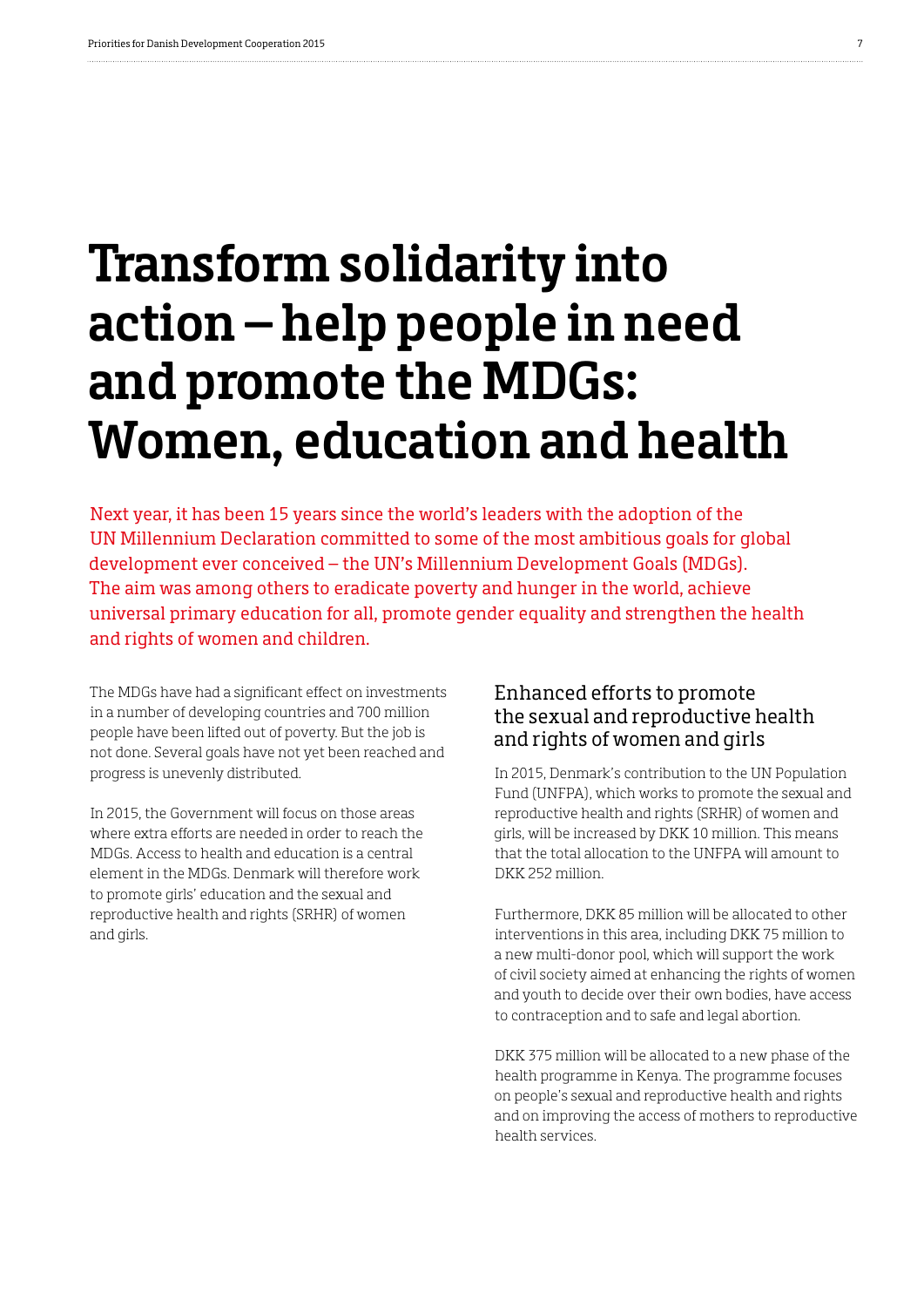#### Better education in developing countries

In line with Denmark's active engagement in promoting quality education, the contribution to the Global Partnership for Education will be increased by DKK 100 million to a total of DKK 400 million. The Global Partnership for Education works to promote quality education for all children, remove gender-based discrimination in education, ensure education for the most marginalised and enhance efforts for education, not least in fragile states.

DKK 345 million will be allocated to continue Danish support to education in Afghanistan, which will build on the good results already achieved in close collaboration with the Afghan authorities and local community.

| <b>Education and health</b>      |                 |
|----------------------------------|-----------------|
| UN Population Fund               | DKK 252 mill.   |
| SRHR, including donor pool       | $DKK 85$ mill.  |
| Health in Kenya                  | DKK 375 mill.   |
| Global Partnership for Education | $DKK 400$ mill. |
| Education in Afghanistan         | DKK 345 mill.   |

#### Help people in need and bridge the gap to lasting development

Security and stability is needed if development is to take root. This is why the Government in 2015 will continue to focus on efforts in fragile states, where an increasing part of the world's poor are living and which are furthest away from reaching the MDGs.

Denmark will continue to help people in need and help bridge the gap to lasting development. In light of the flow of refugees, humanitarian crises, wars and failed states, there is a strong need to help these countries' transition from conflict to peace and security. Denmark will be ready to step in and show solidarity when countries and people in need ask for help.

In 2015, the Government intends to increase support to humanitarian interventions by DKK 250 million in order for Denmark to continue to be able to respond quickly and efficiently to new humanitarian crises. This means that a total of DKK 1,775 million will be allocated to humanitarian interventions, which is a significant increase in Danish support to this area in the wake of the major international crises in the past years.

While humanitarian interventions can meet immediate needs, efforts to stabilise and build sustainable states are also required. Therefore, an additional DKK 95 million will be allocated to the Government's Peace and Stabilisation Fund in 2015 making the total amount allocated to the fund DKK 295 million. The funds will be used for interventions in some of the most fragile and conflict-affected states in the world. For instance, DKK 80 million from the fund and DKK 20 million from the Danish-Arab Partnership Programme will be allocated to a state-building and reconstruction programme in Syria.

### **Humanitarian aid and peace and stabilisation efforts** Humanitarian efforts DKK 1,775 mill. Peace and Stabilisation Fund DKK 295 mill.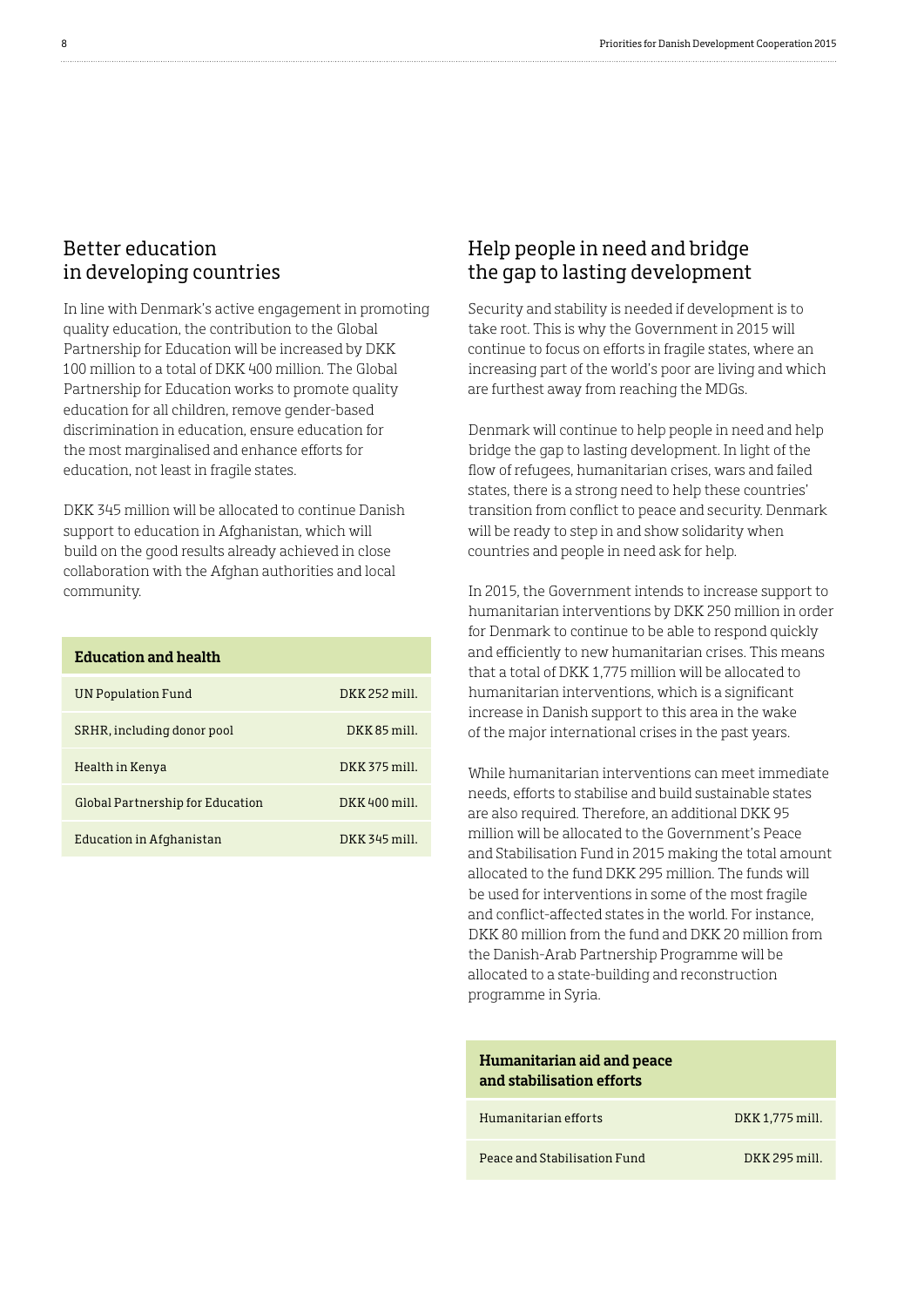### **Inform, involve and engage Danes in Denmark's development cooperation**

Denmark's development cooperation rests on solid support from the Danish population. Danes have a strong feeling of solidarity and want to help people in need. Denmark's development cooperation belongs to all Danes and they should be involved and engaged in it.

The Government will therefore strengthen information about and the involvement of Danes in Denmark's development cooperation and work to increase public commitment to Danish development efforts. It will do so based on a close and continuous dialogue with the Danish people about the significant progress that the world is witnessing and on targeted information about the many results that development cooperation is delivering as well as the challenges and opportunities which also exist in developing countries.

Information activities about Denmark's development cooperation will seek to promote new and innovative ways to communicate about development cooperation and global development issues. Efforts will also be made to involve new partners and to promote an even wider dissemination of information activities.

#### Additional information efforts

In 2015, an additional DKK 20 million will be allocated to strengthen development information activities, which means that the total amount allocated to these activities will increase from DKK 50 to DKK 70 million. This increase should contribute to ensuring that information about Denmark's development cooperation reaches a broader target audience through e.g. the use of mass media and by involving Danish companies more in the information activities.

The increased priority given to development information activities will among other things be used to increase the focus on the international efforts to identify the goals which in 2105 will replace the MDGs and promote a closer dialogue with the Danes on these.

In 2014, the Ministry of Foreign Affairs started collaborating with the Ministry of Education on improving education about developing countries in Danish schools. This collaboration will now be expanded to include upper secondary education.

| Communication and information interventions |                |  |  |  |
|---------------------------------------------|----------------|--|--|--|
| Information activities                      | $DKK 70$ mill. |  |  |  |
| Volunteer programme                         | DKK 20 mill.   |  |  |  |

#### Involving Danes in information activities

Danish NGOs play an important role in development information activities. The Government will strengthen this role and will therefore increase the part of the budget in projects and programmes which can be used for project-related information activities from 2 to 3 per cent, corresponding to approximately DKK 10 million annually.

Valuable lessons have been learned about the role of volunteers in information activities through the volunteer programmes which Danish NGOs carry out. In order to enhance the opportunities for Danes to participate in and inform about development cooperation, DKK 20 million will be allocated annually for this purpose to enable Danish volunteers to undertake short-term travel and take part in development activities.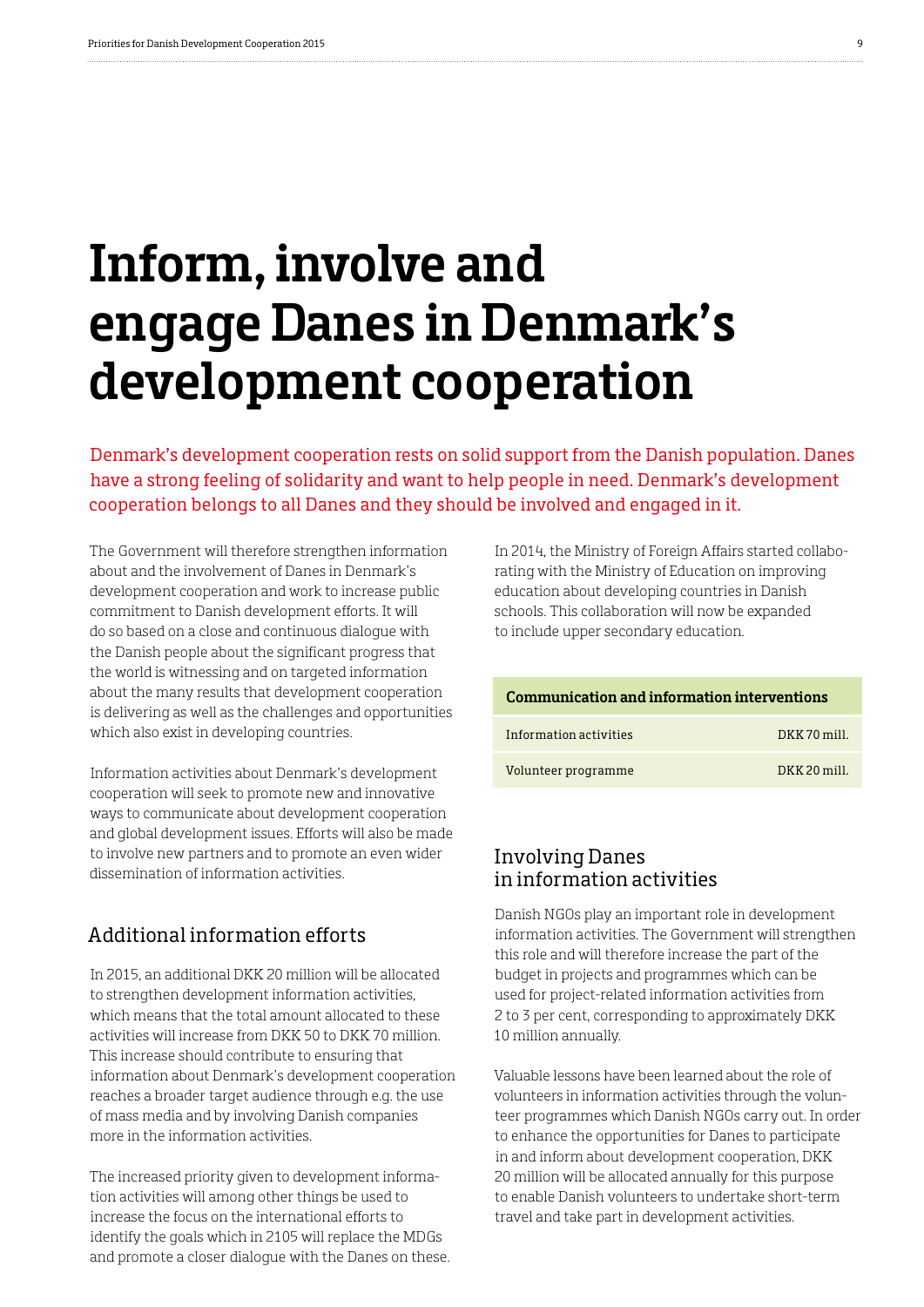# **Appendix**

#### **Appendix 1 New priority country programmes in 2015**

| Country                                 | <b>Activities</b>                                                          | <b>Commitment in 2015 (DKK mill.)</b> |
|-----------------------------------------|----------------------------------------------------------------------------|---------------------------------------|
| Zimbabwe                                | Growth and agriculture<br>Good governance                                  | 45<br>55                              |
| Somalia                                 | Good governance and economic growth                                        | 450                                   |
| Tanzania                                | Good governance                                                            | 250                                   |
| Kenya                                   | Health<br>Green growth and employment<br>Good governance                   | 375<br>630<br>200                     |
| Mozambique                              | Development contract                                                       | 90                                    |
| Ghana                                   | Development contract                                                       | 220                                   |
| Mali                                    | Good governance<br>Water and natural resource management<br>State building | 66<br>45<br>104                       |
| Africa, total                           |                                                                            | 2,530                                 |
| Pakistan                                | Civil society and democracy<br>Stabilization and rebuilding                | 34<br>46                              |
| Palestine                               | State building<br>Equal economic opportunities                             | 147<br>15                             |
| Afghanistan                             | Good governance<br>Education                                               | 170<br>345                            |
| Asia and Latin America, total           |                                                                            | 757                                   |
| Programmes in priority countries, total |                                                                            | 3,287                                 |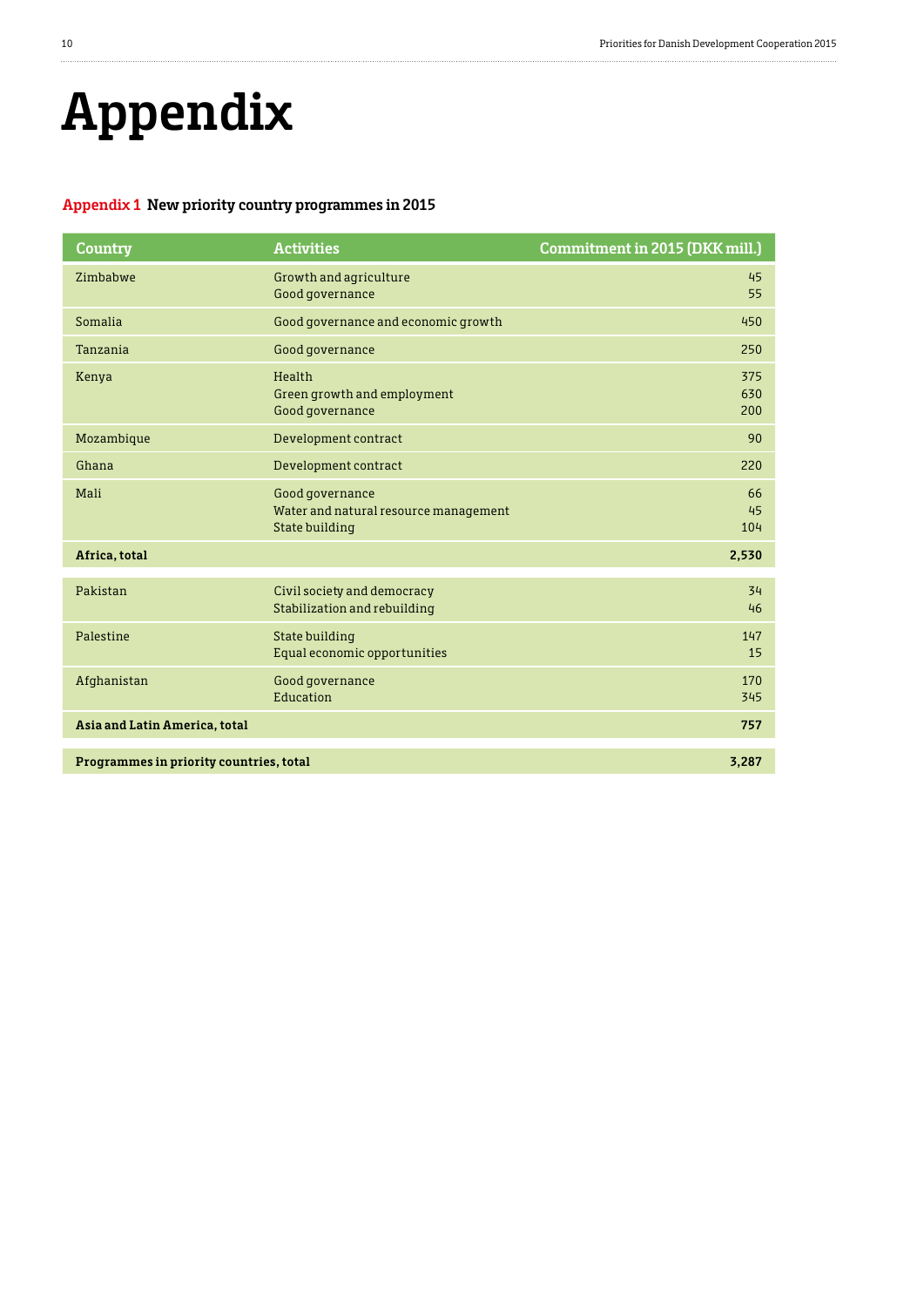| Development Cooperation on the Finance Act Account § 6.3 |                                                                      |         |                         |             |             |             |
|----------------------------------------------------------|----------------------------------------------------------------------|---------|-------------------------|-------------|-------------|-------------|
| <b>Finance</b>                                           |                                                                      | 2014    | 2015                    | 2016        | 2017        | 2018        |
| Act                                                      |                                                                      |         | (DKK-mill.) (DKK-mill.) | (DKK-mill.) | (DKK-mill.) | (DKK-mill.) |
| <b>Account</b>                                           | <b>Grant</b>                                                         |         | 2014-prices 2015-prices | 2015-prices | 2015-prices | 2015-prices |
| 06.31                                                    | <b>Reserve</b>                                                       | 100.0   | 100.0                   | 100.0       | 100.0       | 100.0       |
| 06.31.79                                                 | <b>Reserve</b>                                                       | 100.0   | 100.0                   | 100.0       | 100.0       | 100.0       |
| 06.31.79.10                                              | Reserve                                                              | 100.0   | 100.0                   | 100.0       | 100.0       | 100.0       |
| 06.32                                                    | <b>Bilateral cooperation</b>                                         | 5,929.4 | 6,354.3                 | 6,098.2     | 6,793.8     | 6,206.4     |
| 06.32.01                                                 | Developing countries in Africa                                       | 2,962.0 | 2,970.0                 | 2,502.0     | 3,699.0     | 2,780.0     |
| 06.32.01.05                                              | Ethiopia                                                             | 155.0   | 5.0                     | 5.0         | 155.0       | 5.0         |
| 06.32.01.06                                              | Niger                                                                | 2.0     | 0.0                     | 0.0         | 360.0       | 0.0         |
| 06.32.01.07                                              | Zimbabwe                                                             | 175.0   | 100.0                   | 400.0       | 600.0       | 0.0         |
| 06.32.01.08                                              | Somalia                                                              | 0.0     | 450.0                   | 0.0         | 0.0         | 500.0       |
| 06.32.01.09                                              | South Sudan                                                          | 5.0     | 5.0                     | 300.0       | 0.0         | 0.0         |
| 06.32.01.10                                              | Tanzania                                                             | 755.0   | 255.0                   | 5.0         | 5.0         | 5.0         |
| 06.32.01.11                                              | Kenya                                                                | 5.0     | 1,210.0                 | 5.0         | 5.0         | 5.0         |
| 06.32.01.12                                              | Uganda                                                               | 505.0   | 5.0                     | 105.0       | 5.0         | 900.0       |
| 06.32.01.13                                              | Mozambique                                                           | 385.0   | 95.0                    | 395.0       | 1,150.0     | 0.0         |
| 06.32.01.15                                              | Ghana                                                                | 705.0   | 225.0                   | 305.0       | 205.0       | 5.0         |
| 06.32.01.16                                              | <b>Benin</b>                                                         | 0.0     | 0.0                     | 0.0         | 0.0         | 0.0         |
| 06.32.01.17                                              | <b>Burkina Faso</b>                                                  | 40.0    | 5.0                     | 970.0       | 5.0         | 5.0         |
| 06.32.01.20                                              | Mali                                                                 | 130.0   | 215.0                   | 5.0         | 445.0       | 430.0       |
| 06.32.01.23                                              | Other initiatives in Africa                                          | 100.0   | 400.0                   | 7.0         | 764.0       | 925.0       |
| 06.32.02                                                 | <b>Developing countries</b>                                          |         |                         |             |             |             |
|                                                          | in Asia and Latin America                                            | 1,236.0 | 812.5                   | 1,908.0     | 583.0       | 1,320.0     |
| 06.32.02.04                                              | Pakistan                                                             | 95.0    | 80.0                    | 0.0         | 230.0       | 162.0       |
| 06.32.02.05                                              | Myanmar                                                              | 120.0   | 5.0                     | 615.0       | 5.0         | 5.0         |
| 06.32.02.07                                              | Indonesia                                                            | 60.0    | 0.0                     | 0.0         | 0.0         | 0.0         |
| 06.32.02.08                                              | Palestine                                                            | 87.0    | 162.0                   | 450.0       | 0.0         | 0.0         |
| 06.32.02.09                                              | Afghanistan                                                          | 265.0   | 520.0                   | 315.0       | 5.0         | 0.0         |
| 06.32.02.11                                              | Bangladesh                                                           | 5.0     | 5.0                     | 395.0       | 135.0       | 5.0         |
| 06.32.02.12                                              | Nepal                                                                | 205.0   | 5.0                     | 5.0         | 5.0         | 505.0       |
| 06.32.02.14                                              | Vietnam                                                              | 0.0     | 0.0                     | 0.0         | 0.0         | 0.0         |
| 06.32.02.15                                              | Other initiatives in Asia                                            | 0.0     | 32.5                    | 0.0         | 200.0       | 640.0       |
| 06.32.02.17                                              | <b>Bolivia</b>                                                       | 399.0   | 3.0                     | 3.0         | 3.0         | 3.0         |
| 06.32.02.18                                              | Other initiatives in Latin America                                   | 0.0     | 0.0                     | 125.0       | 0.0         | 0.0         |
| 06.32.04                                                 | Technical assistance and collaboration<br>between public authorities | 337.1   | 391.2                   | 391.2       | 393.2       | 319.2       |
| 06.32.04.10                                              | <b>Bilateral advisors</b>                                            | 8.0     | 8.0                     | 8.0         | 10.0        | 8.0         |
| 06.32.04.11                                              | Fellowships                                                          | 40.0    | 40.0                    | 40.0        | 40.0        | 40.0        |
| 06.32.04.12                                              | Company advisors                                                     | 80.0    | 60.0                    | 60.0        | 60.0        | 60.0        |

#### **Appendix 2 Overview of Danish development cooperation draft Finance Act 2015**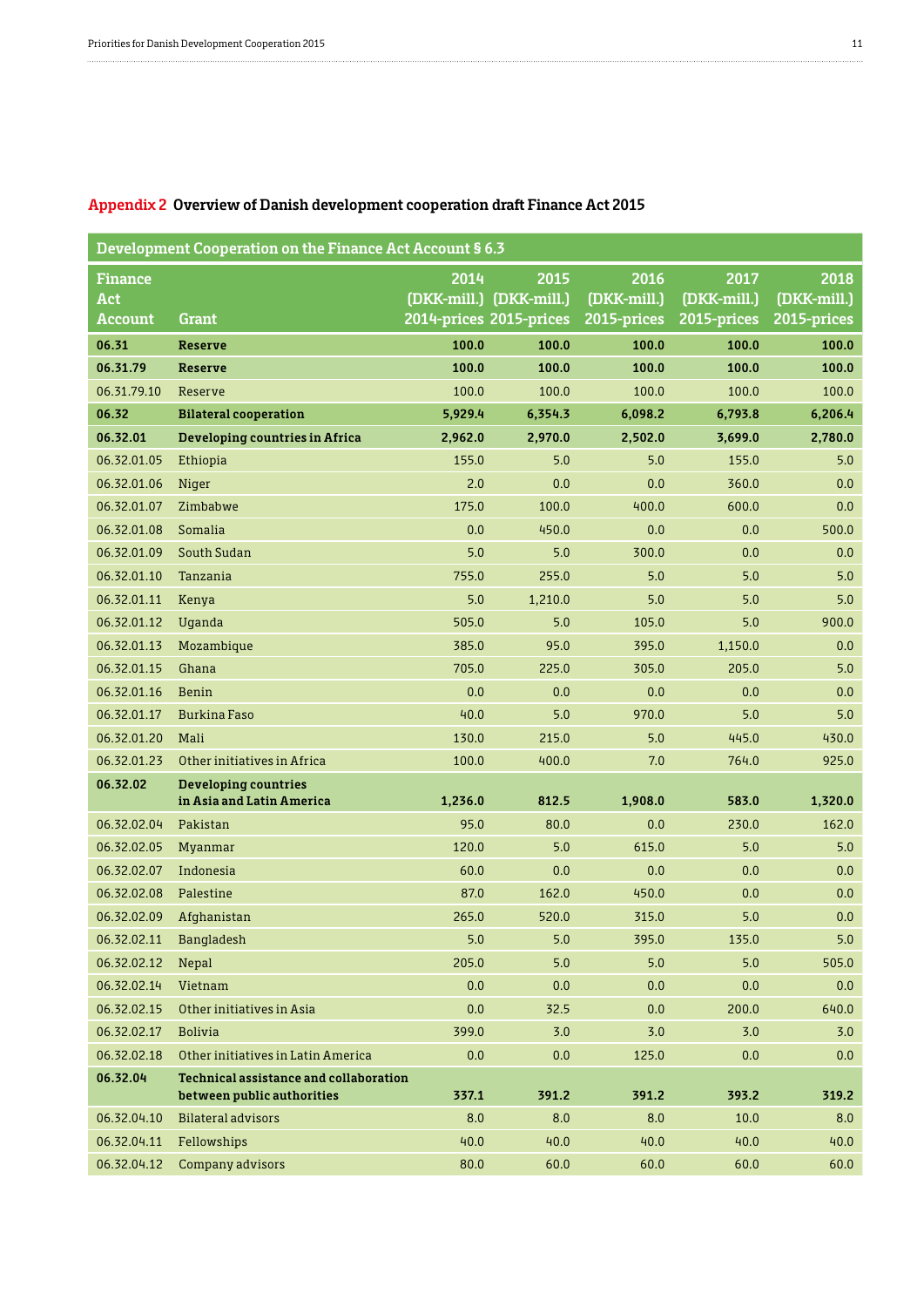. . . . . .

. . . . . . . . . . . . . . . . . . .

| Development Cooperation on the Finance Act Account § 6.3 |                                                                                  |         |                         |             |             |             |
|----------------------------------------------------------|----------------------------------------------------------------------------------|---------|-------------------------|-------------|-------------|-------------|
| <b>Finance</b>                                           |                                                                                  | 2014    | 2015                    | 2016        | 2017        | 2018        |
| Act                                                      |                                                                                  |         | (DKK-mill.) (DKK-mill.) | (DKK-mill.) | (DKK-mill.) | (DKK-mill.) |
| <b>Account</b>                                           | <b>Grant</b>                                                                     |         | 2014-prices 2015-prices | 2015-prices | 2015-prices | 2015-prices |
| 06.32.04.14                                              | IT-, property-, travel-, competence<br>development and communication<br>expenses | 92.3    | 93.2                    | 93.2        | 93.2        | 93.2        |
| 06.32.04.15                                              | Advisory units                                                                   | 116.8   | 118.0                   | 118.0       | 118.0       | 118.0       |
| 06.32.04.16                                              | Growth counsellors                                                               | 0.0     | 33.0                    | 33.0        | 33.0        | 0.0         |
| 06.32.04.17                                              | Strategic sector cooperation                                                     | 0.0     | 39.0                    | 39.0        | 39.0        | 0.0         |
| 06.32.05                                                 | <b>Danida's Business Programmes</b>                                              | 542.0   | 724.0                   | 575.0       | 568.0       | 542.0       |
| 06.32.05.12                                              | Danida Business Partnerships                                                     | 237.0   | 310.0                   | 250.0       | 243.0       | 237.0       |
| 06.32.05.13                                              | CSR training Fund re. IFU investments                                            | 3.0     | 3.0                     | 3.0         | 3.0         | 3.0         |
| 06.32.05.16                                              | <b>UN Global Compact</b>                                                         | 2.0     | 2.0                     | 2.0         | 2.0         | 2.0         |
| 06.32.05.18                                              | Danida Business Finance                                                          | 300.0   | 300.0                   | 300.0       | 300.0       | 300.0       |
| 06.32.05.19                                              | Investment funds                                                                 | 0.0     | 89.0                    | 0.0         | 0.0         | 0.0         |
| 06.32.05.20                                              | Danida Business Delegations                                                      | 0.0     | 20.0                    | 20.0        | 20.0        | 0.0         |
| 06.32.07                                                 | Loan assistance                                                                  | $-30.4$ | $-47.1$                 | $-51.9$     | $-84.5$     | $-85.2$     |
| 06.32.07.14                                              | Debt relief for developing countries                                             | 20.0    | 1.1                     | 0.5         | 0.1         | 0.0         |
| 06.32.07.15                                              | Repayment on government loans<br>to developing countries                         | $-50.4$ | $-48.2$                 | $-52.4$     | $-84.6$     | $-85.2$     |
| 06.32.08                                                 | Other bilateral assistance                                                       | 407.7   | 771.7                   | 525.9       | 885.1       | 1,130.4     |
| 06.32.08.40                                              | Dignity - Danish Institute Against<br>Torture                                    | 48.0    | 48.0                    | 48.0        | 48.0        | 48.0        |
| 06.32.08.60                                              | Stabilisation and conflict prevention                                            | 54.0    | 316.0                   | 86.9        | 285.0       | 397.0       |
| 06.32.08.70                                              | Democracy and human rights                                                       | 215.7   | 83.5                    | 156.8       | 297.9       | 511.2       |
| 06.32.08.80                                              | Peace and Stabilisation Fund                                                     | 90.0    | 295.0                   | 205.0       | 225.0       | 145.0       |
| 06.32.08.90                                              | The Danish Institute<br>for Human Rights                                         | 0.0     | 29.2                    | 29.2        | 29.2        | 29.2        |
| 06.32.09                                                 | Danish-Arab Partnership Programme                                                | 275.0   | 502.0                   | 48.0        | 550.0       | 0.0         |
| 06.32.09.10                                              | Danish-Arab partnership contributions                                            | 103.0   | 238.0                   | 0.0         | 278.0       | 0.0         |
| 06.32.09.20                                              | Other initiatives                                                                | 172.0   | 264.0                   | 48.0        | 272.0       | 0.0         |
| 06.32.11                                                 | Neighbourhood Programme                                                          | 200.0   | 230.0                   | 200.0       | 200.0       | 200.0       |
| 06.32.11.10                                              | Programme initiatives                                                            | 160.0   | 190.0                   | 160.0       | 160.0       | 160.0       |
| 06.32.11.20                                              | Other initiatives                                                                | 40.0    | 40.0                    | 40.0        | 40.0        | 40.0        |
| 06.33                                                    | Assistance through civil society                                                 |         |                         |             |             |             |
|                                                          | organisations (NGOs)                                                             | 1,083.0 | 1,103.0                 | 1,103.0     | 1,103.0     | 1,103.0     |
| 06.33.01                                                 | Assistance through civil society<br>organisations (NGOs)                         | 1,083.0 | 1,103.0                 | 1,103.0     | 1,103.0     | 1,103.0     |
| 06.33.01.10                                              | Framework agreements                                                             | 782.0   | 808.0                   | 808.0       | 808.0       | 808.0       |
| 06.33.01.11                                              | Strategic initiatives                                                            | 61.0    | 53.0                    | 53.0        | 53.0        | 53.0        |
| 06.33.01.12                                              | Pool schemes                                                                     | 240.0   | 242.0                   | 242.0       | 242.0       | 242.0       |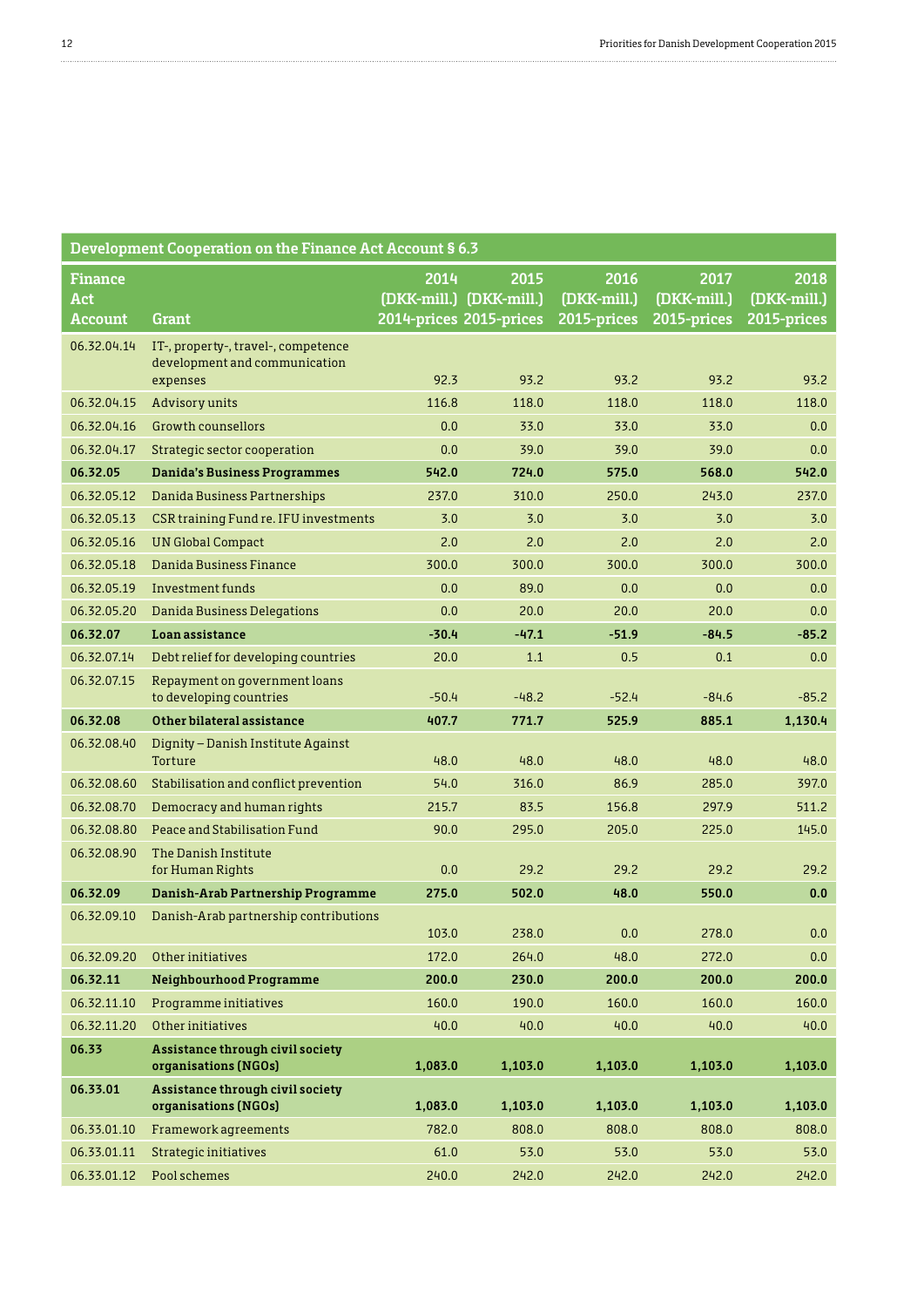. . . . . . . .

| Development Cooperation on the Finance Act Account § 6.3 |                                                                           |         |                                                            |                                    |                                    |                                    |
|----------------------------------------------------------|---------------------------------------------------------------------------|---------|------------------------------------------------------------|------------------------------------|------------------------------------|------------------------------------|
| <b>Finance</b><br>Act<br><b>Account</b>                  | Grant                                                                     | 2014    | 2015<br>(DKK-mill.) (DKK-mill.)<br>2014-prices 2015-prices | 2016<br>(DKK-mill.)<br>2015-prices | 2017<br>(DKK-mill.)<br>2015-prices | 2018<br>(DKK-mill.)<br>2015-prices |
| 06.34                                                    | <b>Environment and climate assistance</b>                                 | 1,097.0 | 652.0                                                      | 331.0                              | 202.0                              | 685.0                              |
| 06.34.01                                                 | <b>Environment and climate assistance</b><br>in developing countries ect. | 1,097.0 | 652.0                                                      | 331.0                              | 202.0                              | 685.0                              |
| 06.34.01.30                                              | Climate Investment Fund                                                   | 0.0     | 0.0                                                        | 0.0                                | 0.0                                | 0.0                                |
| 06.34.01.40                                              | International Union for Conservation<br>of Nature (IUCN)                  | 0.0     | 0.0                                                        | 50.0                               | 0.0                                | 0.0                                |
| 06.34.01.50                                              | UN Environment Programme (UNEP)                                           | 0.0     | 0.0                                                        | 90.0                               | 0.0                                | 0.0                                |
| 06.34.01.60                                              | The Global Environment Facility (GEF)                                     | 400.0   | 0.0                                                        | 0.0                                | 0.0                                | 450.0                              |
| 06.34.01.70                                              | <b>Climate Envelope</b>                                                   | 475.0   | 475.0                                                      | 0.0                                | 0.0                                | 0.0                                |
| 06.34.01.80                                              | Other environmental contributions                                         | 222.0   | 154.0                                                      | 191.0                              | 202.0                              | 212.0                              |
| 06.34.01.90                                              | The Ozone Fund                                                            | 0.0     | 23.0                                                       | 0.0                                | 0.0                                | 23.0                               |
| 06.35                                                    | <b>Research and information activities</b>                                | 252.0   | 376.0                                                      | 507.0                              | 376.0                              | 232.0                              |
| 06.35.01                                                 | <b>Research and information activities</b><br>in Denmark etc.             | 242.0   | 366.0                                                      | 386.0                              | 367.0                              | 231.0                              |
| 06.35.01.10                                              | <b>Projects in Denmark</b>                                                | 0.0     | 20.0                                                       | 155.0                              | 0.0                                | 0.0                                |
| 06.35.01.11                                              | Research activities                                                       | 155.0   | 135.0                                                      | 135.0                              | 135.0                              | 135.0                              |
| 06.35.01.13                                              | Information activities                                                    | 50.0    | 70.0                                                       | 60.0                               | 60.0                               | 60.0                               |
| 06.35.01.14                                              | Cultural cooperation (CKU)                                                | 0.0     | 85.0                                                       | 0.0                                | 130.0                              | 0.0                                |
| 06.35.01.15                                              | Fact-finding activities                                                   | 7.0     | 5.0                                                        | 5.0                                | 11.0                               | 5.0                                |
| 06.35.01.17                                              | Seminars, courses, conferences etc.                                       | 10.0    | 30.0                                                       | 10.0                               | 10.0                               | 10.0                               |
| 06.35.01.18                                              | Evaluation                                                                | 20.0    | 21.0                                                       | 21.0                               | 21.0                               | 21.0                               |
| 06.35.02                                                 | International development research                                        | 10.0    | 10.0                                                       | 121.0                              | 9.0                                | 1.0                                |
| 06.35.02.10                                              | International agricultural research<br>(CGIAR)                            | 0.0     | 0.0                                                        | 105.0                              | 0.0                                | 0.0                                |
| 06.35.02.11                                              | Other international development<br>research                               | 10.0    | 10.0                                                       | 16.0                               | 9.0                                | 1.0                                |
| 06.36                                                    | Multilateral assistance through<br>the UN etc.                            | 1,665.0 | 1,629.1                                                    | 1,870.8                            | 1,681.8                            | 1,962.8                            |
| 06.36.01                                                 | <b>UN Development Programme (UNDP)</b>                                    | 604.1   | 605.4                                                      | 579.1                              | 579.1                              | 579.1                              |
| 06.36.01.10                                              | UN Development Programme (UNDP)                                           | 345.0   | 345.0                                                      | 345.0                              | 345.0                              | 345.0                              |
| 06.36.01.12                                              | UN Women                                                                  | 63.0    | 63.0                                                       | 63.0                               | 63.0                               | 63.0                               |
| 06.36.01.14                                              | UN City                                                                   | 196.1   | 197.4                                                      | 171.1                              | 171.1                              | 171.1                              |
| 06.36.02                                                 | UN Children's Fund (UNICEF)                                               | 190.0   | 190.0                                                      | 190.0                              | 190.0                              | 190.0                              |
| 06.36.02.10                                              | General contribution to UNICEF                                            | 190.0   | 190.0                                                      | 190.0                              | 190.0                              | 190.0                              |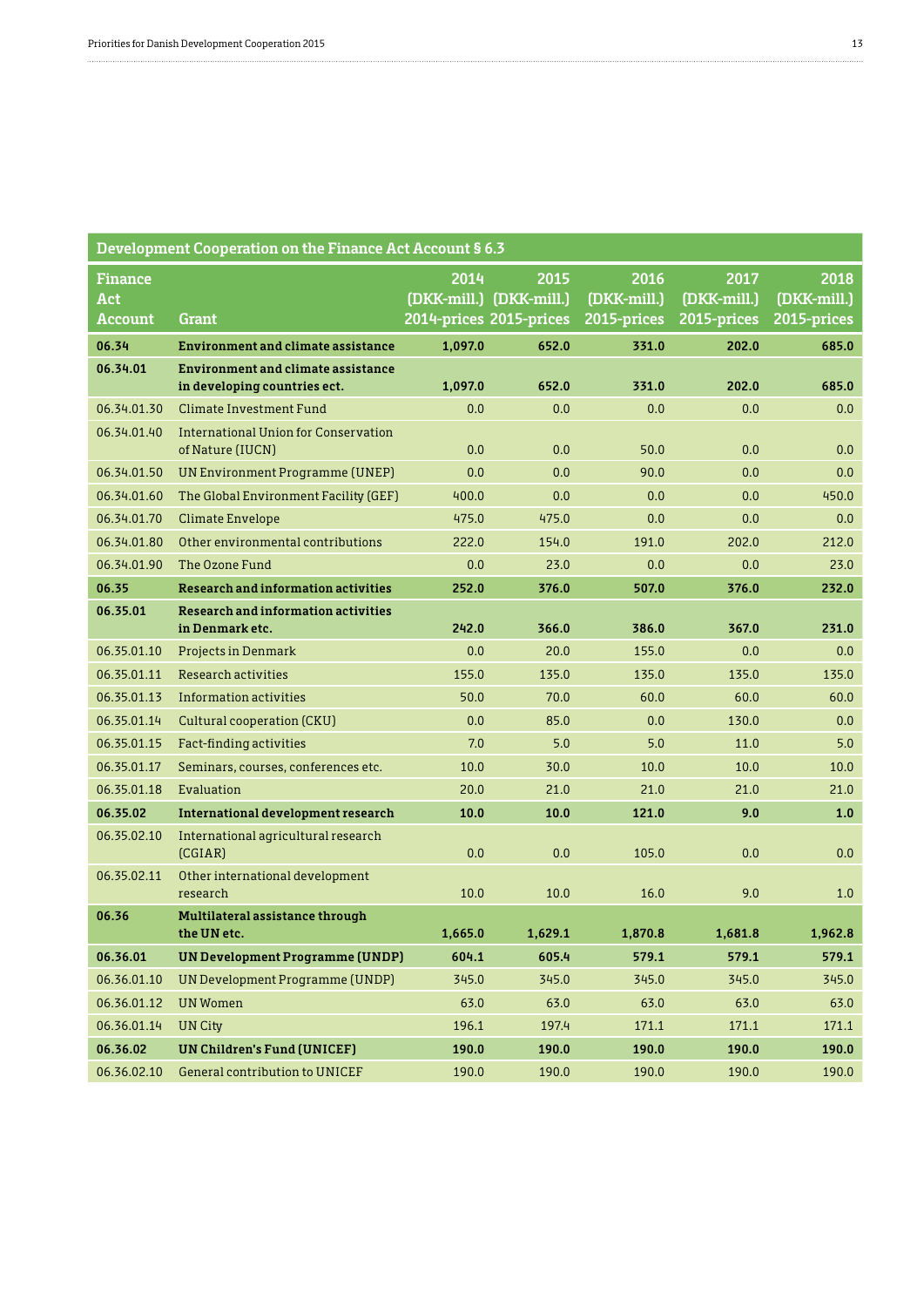. . . . . . . . . . . . . . . . . . . .

| Development Cooperation on the Finance Act Account § 6.3 |                                                                          |                                 |                                 |                                    |                                    |                                    |
|----------------------------------------------------------|--------------------------------------------------------------------------|---------------------------------|---------------------------------|------------------------------------|------------------------------------|------------------------------------|
| <b>Finance</b><br>Act<br>Account                         | Grant                                                                    | 2014<br>2014-prices 2015-prices | 2015<br>(DKK-mill.) (DKK-mill.) | 2016<br>(DKK-mill.)<br>2015-prices | 2017<br>(DKK-mill.)<br>2015-prices | 2018<br>(DKK-mill.)<br>2015-prices |
| 06.36.03                                                 | HIV/AIDS, population and health<br>programmes                            | 677.0                           | 597.0                           | 672.0                              | 597.0                              | 687.0                              |
| 06.36.03.10                                              | <b>UN Population Fund (UNFPA)</b>                                        | 242.0                           | 252.0                           | 252.0                              | 252.0                              | 252.0                              |
| 06.36.03.11                                              | International Planned Parenthood<br>Federation (IPPF) and others         | 85.0                            | 165.0                           | 85.0                               | 165.0                              | 85.0                               |
| 06.36.03.12                                              | WHO development activities                                               | 60.0                            | 0.0                             | 60.0                               | 0.0                                | 60.0                               |
| 06.36.03.14                                              | Joint UN Programme on HIV/AIDS<br>(UNAIDS) and others                    | 125.0                           | 15.0                            | 110.0                              | 15.0                               | 125.0                              |
| 06.36.03.16                                              | Global Fund to Fight AIDS,<br><b>Tuberculosis and Malaria</b>            | 165.0                           | 165.0                           | 165.0                              | 165.0                              | 165.0                              |
| 06.36.04                                                 | <b>UN</b> agriculture and food programmes                                | 0.0                             | 100.0                           | 0.0                                | 0.0                                | 100.0                              |
| 06.36.04.11                                              | International Fund for Agricultural<br>Development (IFAD)                | 0.0                             | 100.0                           | 0.0                                | 0.0                                | 100.0                              |
| 06.36.06                                                 | Other UN programmes and various<br>multilateral contributions            | 193.9                           | 136.7                           | 429.7                              | 315.7                              | 406.7                              |
| 06.36.06.10                                              | UN Industrial Development Organisation<br>(UNIDO)                        | 5.9                             | 5.9                             | 5.9                                | 5.9                                | 5.9                                |
| 06.36.06.13                                              | International Labour Organisation (ILO)                                  | 40.0                            | 0.0                             | 50.0                               | 0.0                                | 40.0                               |
| 06.36.06.14                                              | <b>UNESCO</b>                                                            | 0.0                             | 0.0                             | 0.0                                | 0.0                                | 0.0                                |
| 06.36.06.16                                              | Multilateral advisors                                                    | 82.0                            | 100.0                           | 100.0                              | 100.0                              | 100.0                              |
| 06.36.06.19                                              | Danish UN association                                                    | 1.8                             | 1.8                             | 1.8                                | 1.8                                | 1.8                                |
| 06.36.06.20                                              | Support to activities within trade and<br>development                    | 47.0                            | 0.0                             | 53.0                               | 35.0                               | 38.0                               |
| 06.36.06.23                                              | OECD-DAC development related<br>contribution                             | 0.0                             | 8.0                             | 0.0                                | 5.0                                | 3.0                                |
| 06.36.06.24                                              | Miscellaneous multilateral contributions                                 | 12.2                            | 16.0                            | 214.0                              | 163.0                              | 213.0                              |
| 06.36.06.25                                              | UN Office on Drugs and Crime (UNODC)                                     | 5.0                             | 5.0                             | 5.0                                | 5.0                                | 5.0                                |
| 06.37                                                    | Development banks, funds and the EU                                      | 1,617.6                         | 1,941.6                         | 2,146.0                            | 1,899.4                            | 1,866.8                            |
| 06.37.01                                                 | <b>World Bank Group</b>                                                  | 881.8                           | 1,073.8                         | 1,083.8                            | 1,030.8                            | 991.8                              |
| 06.37.01.10                                              | International Bank for Reconstruction<br>and Development (IBRD)          | 0.0                             | 25.0                            | 0.0                                | 0.0                                | $0.0\,$                            |
| 06.37.01.11                                              | The International Development Associa-<br>tion (IDA)                     | 412.0                           | 615.0                           | 665.0                              | 622.0                              | 573.0                              |
| 06.37.01.12                                              | The International Monetary Fund (IMF)                                    | 126.0                           | 0.0                             | 0.0                                | 0.0                                | 0.0                                |
| 06.37.01.13                                              | International Finance Cooperation (IFC)                                  | 25.0                            | 25.0                            | 0.0                                | 0.0                                | 0.0                                |
| 06.37.01.15                                              | <b>Special Action Account</b>                                            | $-1.2$                          | $-1.2$                          | $-1.2$                             | $-1.2$                             | $-1.2$                             |
| 06.37.01.17                                              | World Bank Global Facility for Disaster<br><b>Reduction and Recovery</b> | 20.0                            | 10.0                            | 20.0                               | 10.0                               | 20.0                               |
| 06.37.01.18                                              | <b>Global Partnership for Education (GPE)</b>                            | 300.0                           | 400.0                           | 400.0                              | 400.0                              | 400.0                              |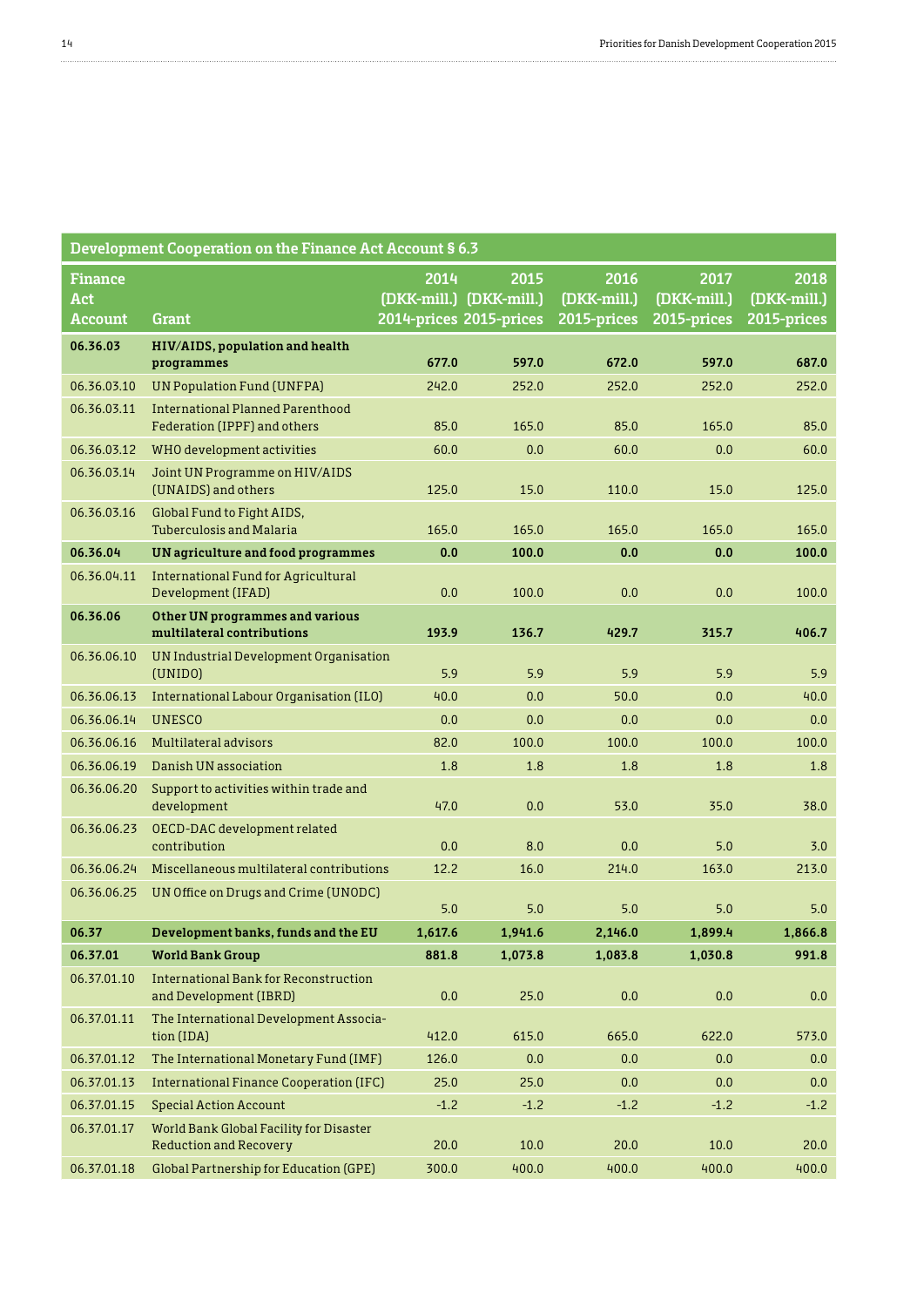$\cdots$ 

| Development Cooperation on the Finance Act Account § 6.3 |                                                                               |          |                                                            |                                    |                                    |                                    |
|----------------------------------------------------------|-------------------------------------------------------------------------------|----------|------------------------------------------------------------|------------------------------------|------------------------------------|------------------------------------|
| <b>Finance</b><br>Act<br><b>Account</b>                  | Grant                                                                         | 2014     | 2015<br>(DKK-mill.) (DKK-mill.)<br>2014-prices 2015-prices | 2016<br>(DKK-mill.)<br>2015-prices | 2017<br>(DKK-mill.)<br>2015-prices | 2018<br>(DKK-mill.)<br>2015-prices |
| 06.37.02                                                 | Regional development banks                                                    | 0.0      | 0.0                                                        | 0.0                                | 0.0                                | 0.0                                |
| 06.37.02.10                                              | The African Development Bank (AfDB)                                           | 0.0      | 0.0                                                        | 0.0                                | 0.0                                | 0.0                                |
| 06.37.02.11                                              | The Asian Development Bank (AsDB)                                             | 0.0      | 0.0                                                        | 0.0                                | 0.0                                | 0.0                                |
| 06.37.02.12                                              | The Inter-American Development Bank<br>(IDB)                                  | 0.0      | 0.0                                                        | 0.0                                | 0.0                                | 0.0                                |
| 06.37.03                                                 | Regional development funds,<br>debt relief initiatives and other funds        | 196.0    | 325.0                                                      | 519.5                              | 324.0                              | 330.0                              |
| 06.37.03.10                                              | African Development Fund (AfDF)                                               | 47.0     | 180.0                                                      | 403.0                              | 200.0                              | 200.0                              |
| 06.37.03.11                                              | Asian Development Fund (AsDF)                                                 | 0.0      | 0.0                                                        | 0.0                                | 0.0                                | 0.0                                |
| 06.37.03.13                                              | Nordic Development Fund (NDF)                                                 | 37.0     | 37.0                                                       | 0.0                                | 0.0                                | 0.0                                |
| 06.37.03.14                                              | Multilateral debt relief initiatives                                          | 112.0    | 108.0                                                      | 116.5                              | 124.0                              | 130.0                              |
| 06.37.04                                                 | Development assistance through the EU                                         | 539.8    | 542.8                                                      | 542.7                              | 544.6                              | 545.0                              |
| 06.37.04.10                                              | European Development Fund (EDF)                                               | 542.0    | 545.0                                                      | 545.0                              | 545.0                              | 545.0                              |
| 06.37.04.11                                              | <b>EU</b> loans to Turkey                                                     | $-2.2$   | $-2.2$                                                     | $-2.3$                             | $-0.4$                             | 0.0                                |
| 06.39                                                    | Humanitarian assistance                                                       | 1,525.0  | 1,775.0                                                    | 1,775.0                            | 1,775.0                            | 1,775.0                            |
| 06.39.01                                                 | <b>General contributions to international</b><br>humanitarian organisations   | 610.0    | 640.0                                                      | 610.0                              | 640.0                              | 610.0                              |
| 06.39.01.10                                              | Office of the UN High Commisioner<br>for Refugees (UNHCR)                     | 160.0    | 160.0                                                      | 160.0                              | 160.0                              | 160.0                              |
| 06.39.01.11                                              | UN Relief and Works Agency for Palestine<br>Refugees in the Near East (UNRWA) | 90.0     | 90.0                                                       | 90.0                               | 90.0                               | 90.0                               |
| 06.39.01.12                                              | UN Office for Coordination of<br>Humanitarian Affairs (OCHA)                  | 30.0     | 30.0                                                       | 30.0                               | 30.0                               | 30.0                               |
| 06.39.01.13                                              | Humanitarian food aid (WFP)                                                   | 210.0    | 210.0                                                      | 210.0                              | 210.0                              | 210.0                              |
| 06.39.01.14                                              | International Commitee of the Red Cross<br>(ICRC)                             | 20.0     | 20.0                                                       | 20.0                               | 20.0                               | 20.0                               |
| 06.39.01.16                                              | UN Central Emergency Response Fund<br>(CERF)                                  | 100.0    | 100.0                                                      | 100.0                              | 100.0                              | 100.0                              |
| 06.39.01.17                                              | <b>UN Mine Action Service (UNMAS)</b>                                         | 0.0      | 30.0                                                       | 0.0                                | 30.0                               | 0.0                                |
| 06.39.03                                                 | Humanitarian contributions to partners                                        |          |                                                            |                                    |                                    |                                    |
|                                                          | in acute and protracted crises                                                | 915.0    | 1,135.0                                                    | 1,165.0                            | 1,135.0                            | 1,165.0                            |
| 06.39.03.10                                              | <b>Strategic Partnerships</b>                                                 | 644.0    | 644.0                                                      | 644.0                              | 644.0                              | 644.0                              |
| 06.39.03.11                                              | Other contributions to acute and<br>protracted crises                         | 271.0    | 491.0                                                      | 521.0                              | 491.0                              | 521.0                              |
| § 06.3                                                   | <b>Total</b>                                                                  | 13,269.0 | 13,931.0                                                   | 13,931.0                           | 13,931.0                           | 13,931.0                           |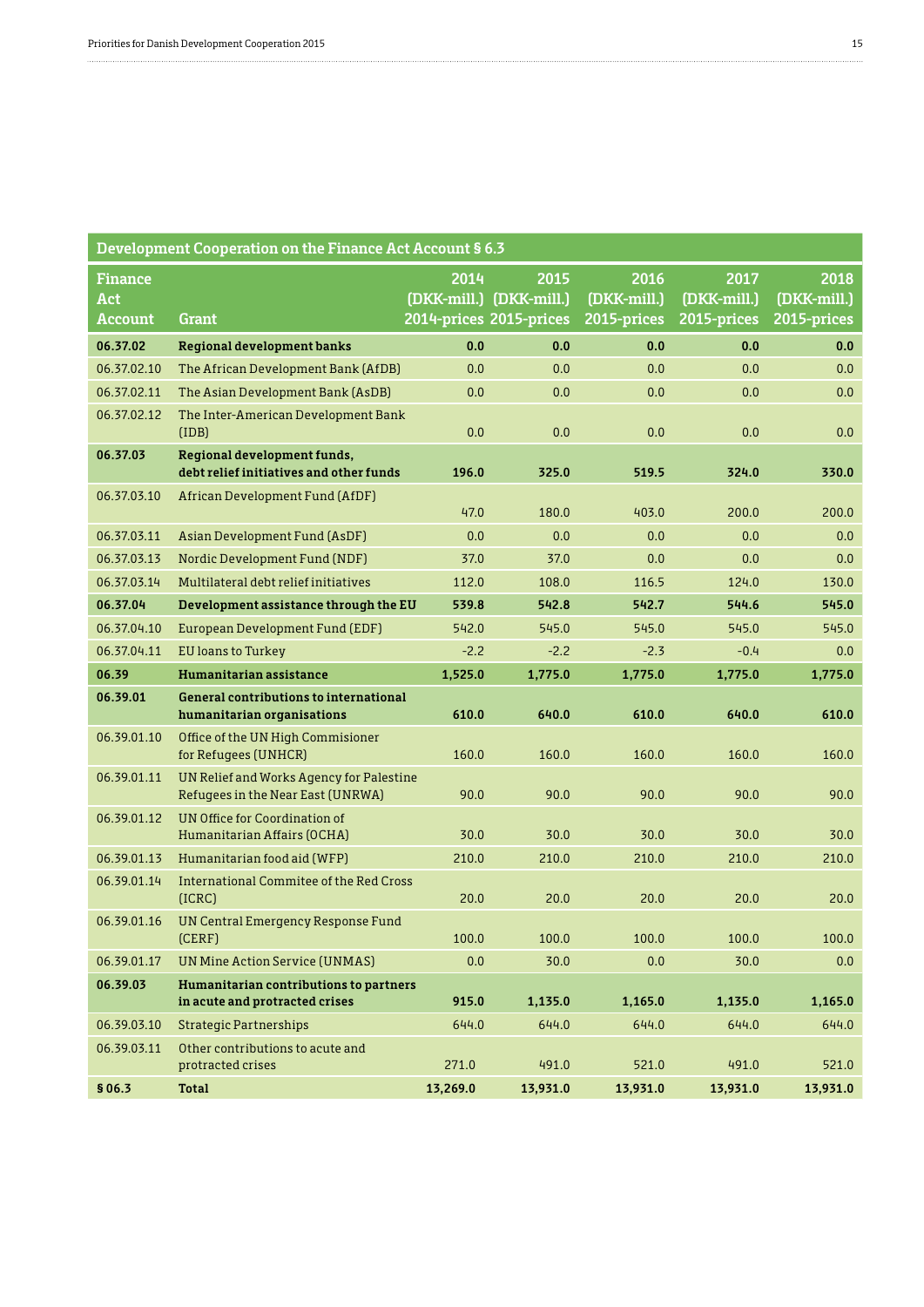. . . . . . . . . . . . . . . .

#### **Appendix 3 Estimate of total Danish development cooperation in 2015 according to OECD/DAC rules**

| DKK mill.                                                                       | 2015     |
|---------------------------------------------------------------------------------|----------|
| Development cooperation with developing countries<br>(Finance Act Account §6.3) | 13,931.0 |
| Administration of development cooperation                                       | 797.9    |
| Danish Institute for International Studies (DIIS)                               | 21.9     |
| EU development assistance                                                       | 1,044.1  |
| Parts of international activities by police and defence                         | 39.2     |
| Share of UN peace keeping operations                                            | 21.7     |
| Expenditures for the sustenance of refugees in Denmark                          | 980.1    |
| Distribution of lottery funds to non-profit organisations                       | 16.0     |
| Other (contribution to UN organisations etc.)                                   | 41.1     |
| <b>Total Danish development cooperation</b>                                     | 16,893.0 |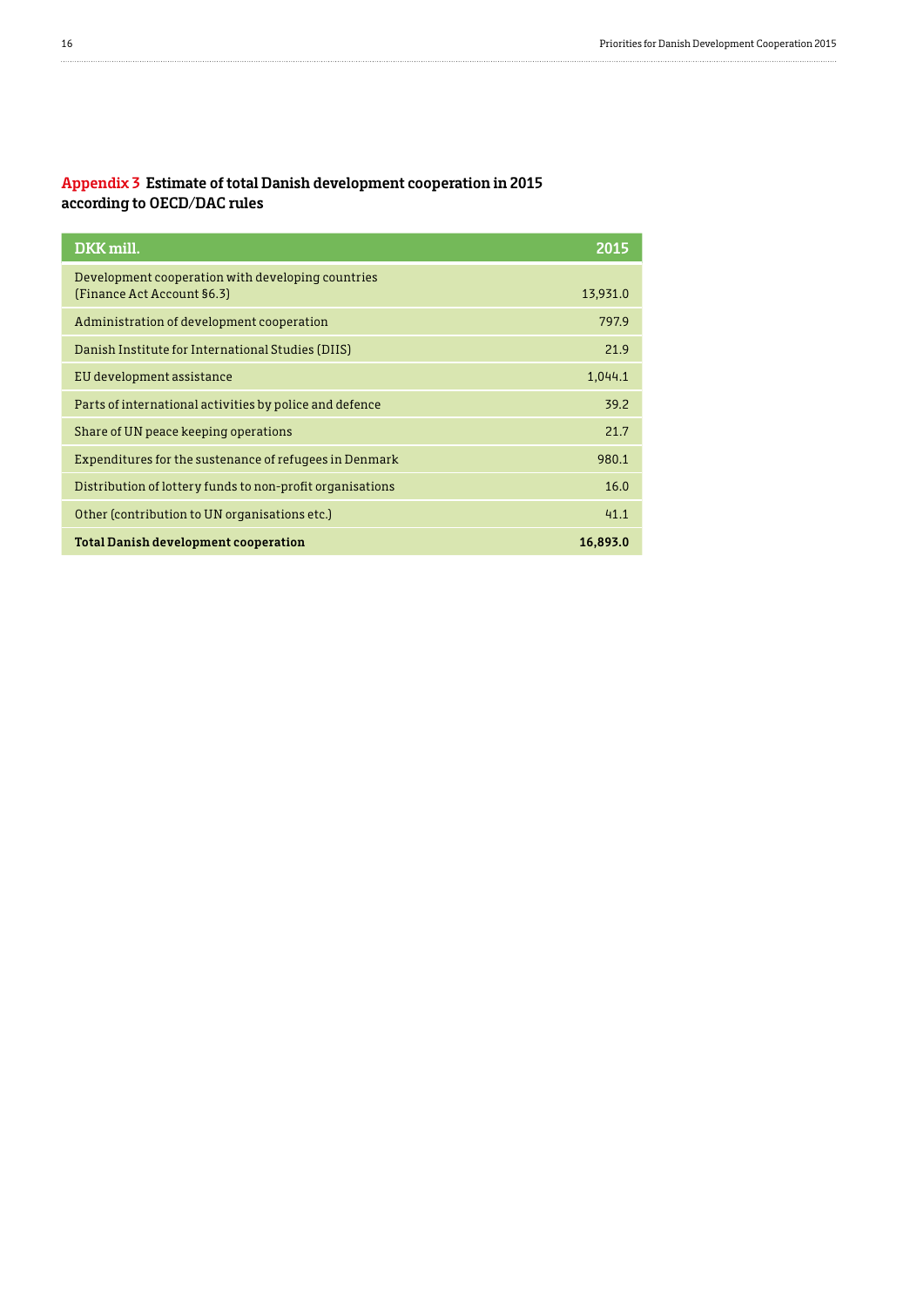#### **Appendix 4 The division of the development cooperation into the poverty-oriented and the global framework**

|                                                                                                           | <b>Development</b><br>cooperation | Non-development<br>cooperation |
|-----------------------------------------------------------------------------------------------------------|-----------------------------------|--------------------------------|
| <b>Draft Finance Act 2015</b>                                                                             | DKK mill.                         | DKK mill.                      |
| The poverty-oriented framework                                                                            |                                   |                                |
| 1. Elements at Finance Act Account 6.3                                                                    |                                   |                                |
| Developing countries in Africa, Asia and Latin America                                                    | 3,783                             |                                |
| <b>Technical Assistance</b>                                                                               | 319                               |                                |
| Danida Business Programmes except Danida Business Finance,<br>cooperation between public authorities etc. | 302                               |                                |
| Loan assistance except debt relief                                                                        | $-48$                             |                                |
| Cooperation through civil society organisations                                                           | 1,103                             |                                |
| Poverty-oriented environmental and climate cooperation*                                                   | 392                               |                                |
| National and international research and information activities                                            | 376                               |                                |
| Support for UN agencies' development programmes                                                           | 1,629                             |                                |
| World Bank and regional banks and funds                                                                   | 1,291                             |                                |
| Cooperation through the European Development Fund                                                         | 543                               |                                |
| Humanitarian assistance                                                                                   | 1,775                             |                                |
| Reserve                                                                                                   | 100                               |                                |
| 2. Elements outside § 6.3 calculated as development cooperation                                           |                                   |                                |
| EU development assistance                                                                                 | 1,044                             |                                |
| Distribution of lottery funds to non-profit organisations                                                 | 16                                |                                |
| The poverty-oriented framework in total                                                                   | 12,624                            |                                |
| The global framework                                                                                      |                                   |                                |
| 1. Stabilisation, reconstruction and capacity building in conflict areas                                  |                                   |                                |
| Funds for a new security policy                                                                           |                                   |                                |
| Peace and Stabilisation Fund                                                                              | 295                               | 93                             |
| <b>UN Peace Keeping operations</b>                                                                        | 22                                | 288                            |
| International Criminal Court                                                                              |                                   | 23                             |
| Contributions to NATO, OSCE, Nuclear Test Ban Organization,<br><b>IAEA</b> and OPCW                       |                                   | 76                             |
| Stabilisation and conflict prevention                                                                     | 316                               |                                |
| Parts of international activities by police and defence                                                   | 39                                |                                |
| 2. Climate and environmental assistance                                                                   |                                   |                                |
| Global climate and environmental assistance*                                                              | 261                               |                                |
| 3. Democratic change and economic reforms especially in the Middle East and North Africa                  |                                   |                                |
| Danish-Arab Partnership Programme                                                                         | 502                               |                                |
| Democracy and human rights                                                                                | 161                               |                                |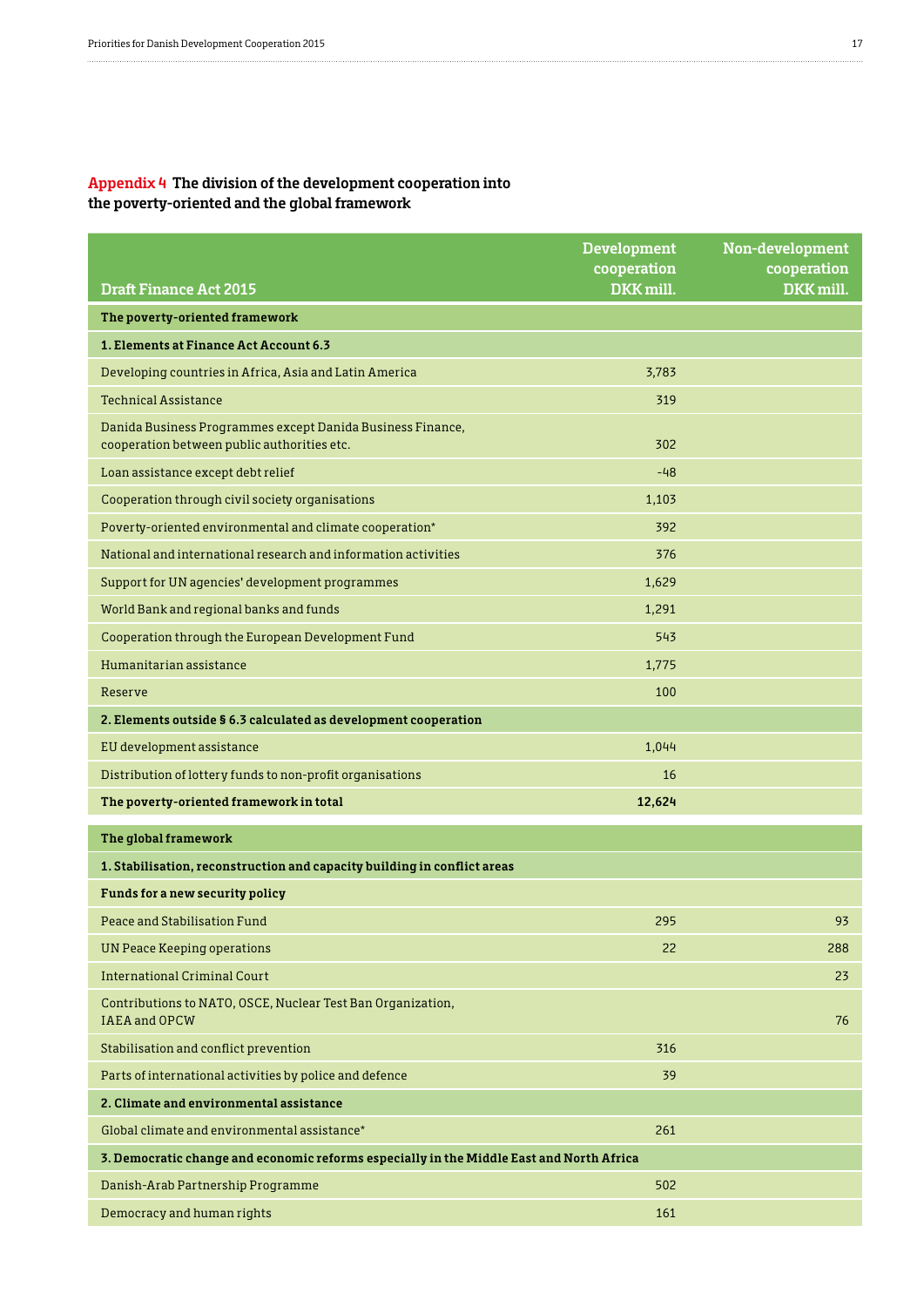| <b>Development</b><br>cooperation | Non-development<br>cooperation<br>DKK mill. |
|-----------------------------------|---------------------------------------------|
|                                   |                                             |
| 109                               |                                             |
| 300                               |                                             |
| 89                                |                                             |
| 105                               |                                             |
| 230                               |                                             |
| 41                                |                                             |
|                                   | 175                                         |
| 22                                | 40 <sup>2</sup>                             |
| 980                               |                                             |
| 3,471                             | 695                                         |
| 16,095                            | 695                                         |
|                                   | 16,790                                      |
| 798                               |                                             |
| 16,893                            |                                             |
|                                   | DKK mill.                                   |

\* The distribution of the climate envelope between the poverty-oriented framework and the global framework is only guiding

The main purpose of the Danish development cooperation is to fight poverty. This does not imply, however, that the cooperation only takes place in the poorest countries, nor that the activities are focused exclusively on the poorest people.

The classical understanding of development cooperation is most clearly visible in the Danish priority countries that are experiencing a relatively stable development and where the donor community is engaged in long-term dialogue as well as institution and capacity building especially with the national authorities and civil society. The development involvement takes a more stabilizing role in the fragile states, which need backing and support from the international community to develop and build peaceful states to create the foundation for long-term development. Finally, the development aid plays a catalysing role in the developing countries that experience growth and have an increasingly strong private sector and a dawning middle class which in the medium-long term can lift the country beyond aid dependence. In these

situations a broader range of development instruments are being used in both Danish priority countries as well as other countries classified by the OECD as developing countries and with a Danish presence.

The Danish development cooperation with priority countries as well as other countries consists of multiple instruments which can be adapted to the specific context, just as the cooperation will evolve over time. The poverty-oriented framework includes the cooperation with countries in the groups of low and lowermiddle income. A few exceptions can occur if the cooperation involves especially vulnerable groups of the population or indigenous people. The activities under the global framework can be undertaken in all countries on the OECD's list of countries eligible for Official Development Assistance. In some countries, initiatives from both frameworks are being used, for instance in Afghanistan, where the development programmes are placed under the poverty-oriented framework whereas the contributions from the Peace and Stabilisation Fund are placed under the global framework.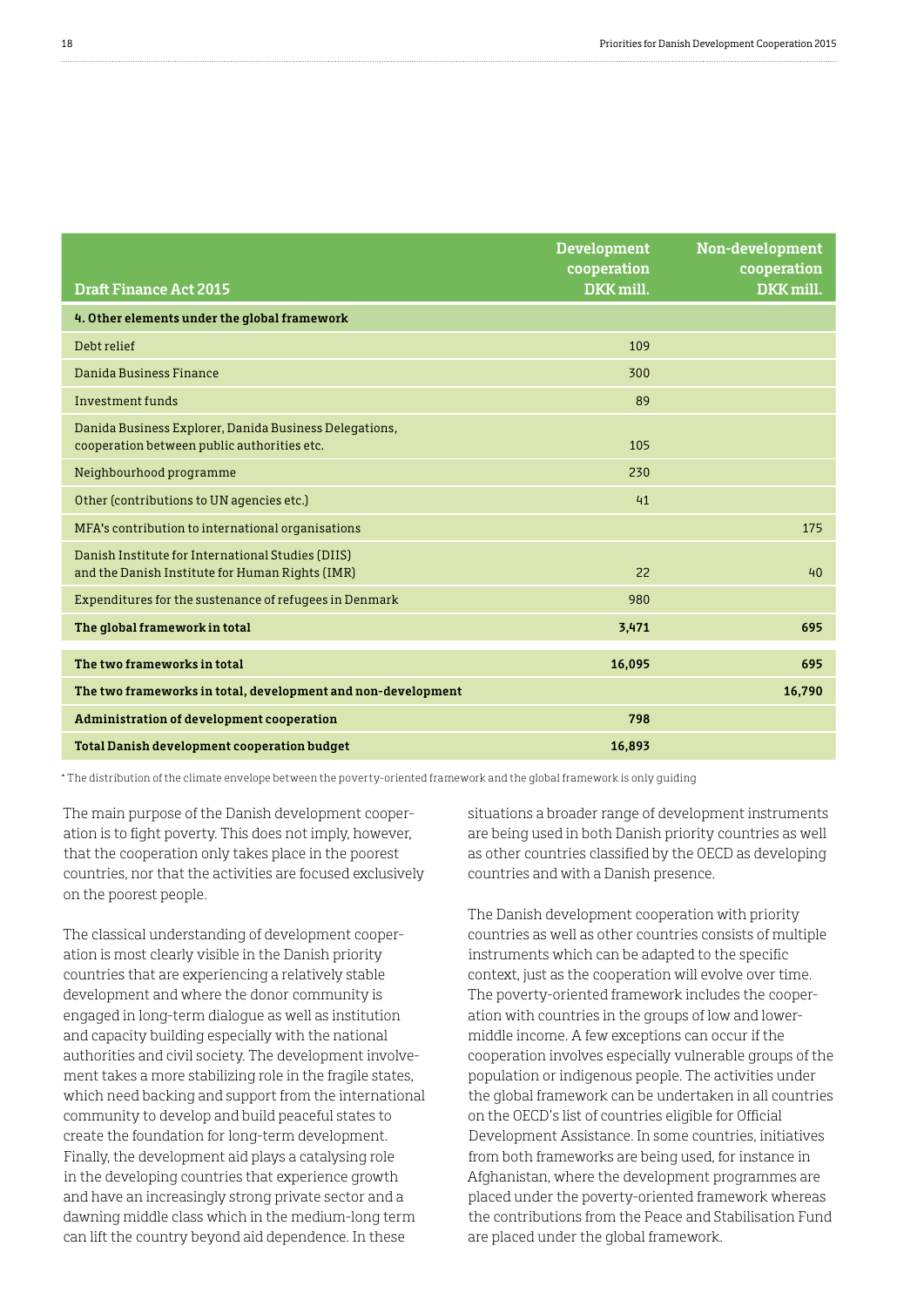### **Priorities for Danish Development Cooperation 2015**

Overview of the development cooperation budget 2015-2018

August 2014

2013/14 : 32

#### **Please direct enquiries to:**

Udenrigsministeriet Asiatisk Plads 2 1448 København K Tel. : +45 33 92 00 00

> **ISBN** 978-87-7087-836-4

**Electronic publication** 978-87-7087-837-1

**Cover design** e-Types & e-Types Daily

> **Content design** BGRAPHIC

**Cover photo** Mikkel Østergaard / Danida

**Web** This publication is available at www.um.dk